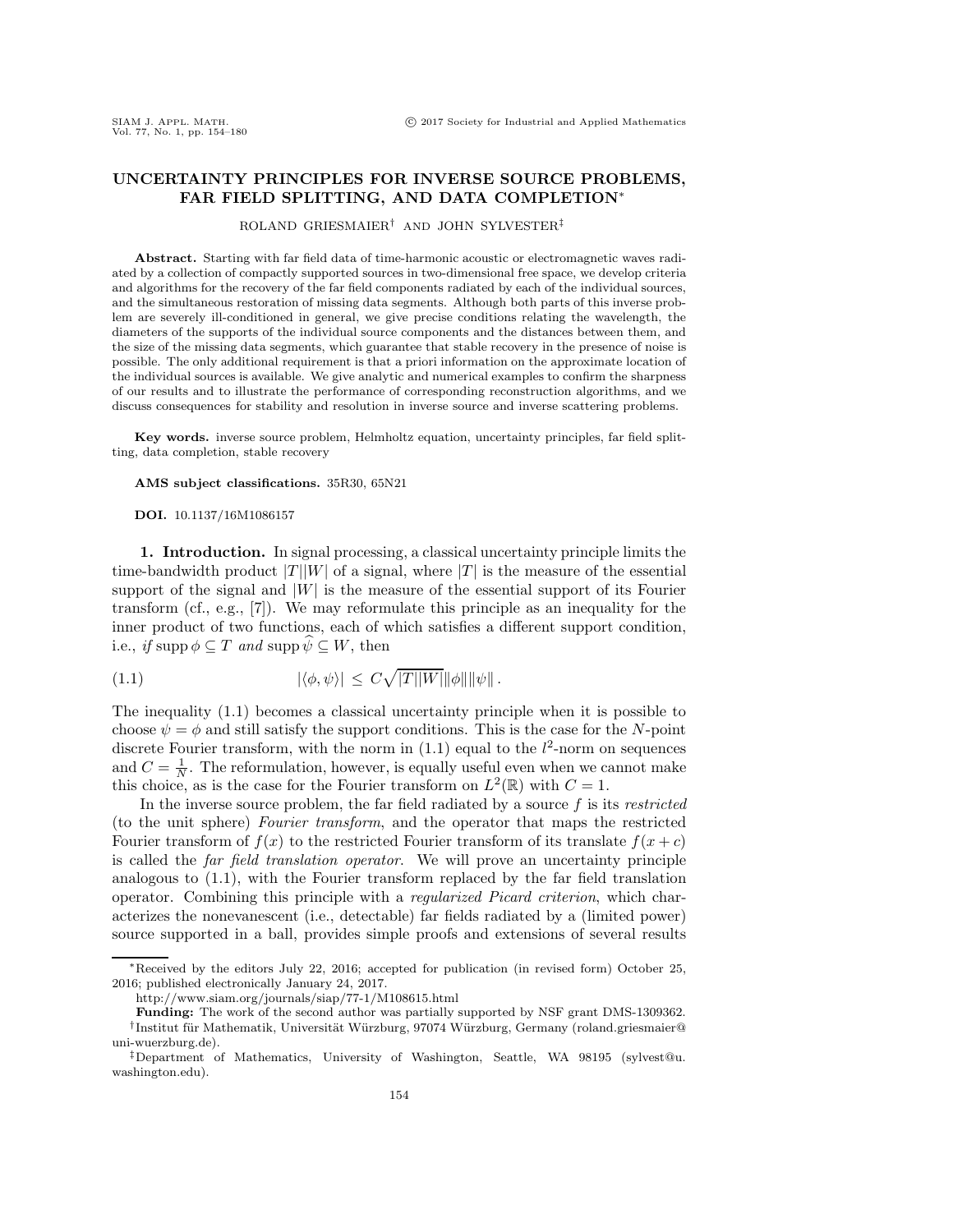about locating the support of a source and about splitting a far field radiated by well-separated sources into the far fields radiated by each source component.

We also combine the regularized Picard criterion with a more conventional uncertainty principle for the map from a far field in  $L^2(S^1)$  to its Fourier coefficients. This leads to a data completion algorithm which tells us that we can deduce missing data (i.e., on part of  $S<sup>1</sup>$ ) if we know a priori that the source has small support. All of these results can be combined so that we can simultaneously complete the data and split the far fields into the components radiated by well-separated sources. We discuss both  $l^2$  (least squares) and  $l^1$  (basis pursuit) algorithms to accomplish this.

Perhaps the most significant point is that all of these algorithms come with bounds on their condition numbers (both the splitting and data completion problems are linear) which we show are sharp in their dependence on geometry and wavenumber. These results highlight an important difference between the inverse source problem and the inverse scattering problem. The conditioning of the linearized inverse scattering problem does not depend on wavenumber, which means that the conditioning does not deteriorate as we increase the wavenumber in order to increase resolution. The conditioning for splitting and data completion for the inverse source problem does, however, deteriorate with increased wavenumber, which means the dynamic range of the sensors must increase with wavenumber to obtain higher resolution.

We note that applications of classical uncertainty principles for the one-dimensional Fourier transform to data completion for band-limited signals have been developed in [\[7\]](#page-26-0). In this classical setting a problem that is somewhat similar to far field splitting is the representation of highly sparse signals in overcomplete dictionaries. Corresponding stability results for basis pursuit reconstruction algorithms have been established in [\[6\]](#page-26-1).

The numerical algorithms for far field splitting that we are going to discuss have been developed and analyzed in [\[9,](#page-26-2) [10\]](#page-26-3). The novel mathematical contribution of the present work is the stability analysis for these algorithms based on new uncertainty principles, and their application to data completion. Alternative approaches to far field splitting, which do not include a rigorous analysis of stability, have been developed in [\[12,](#page-26-4) [19\]](#page-26-5) (see also [\[11\]](#page-26-6) for a method to separate time-dependent wave fields due to multiple sources).

This paper is organized as follows. In the next section we provide the theoretical background for the direct and inverse source problem for the two-dimensional Helmholtz equation with compactly supported sources. In section [3](#page-3-0) we discuss the singular value decomposition of the restricted far field operator mapping sources supported in a ball to their radiated far fields, and we formulate the regularized Picard criterion to characterize nonevanescent far fields. In section [4](#page-6-0) we discuss uncertainty principles for the far field translation operator and for the Fourier expansion of far fields, and in section [5](#page-9-0) we utilize those to analyze the stability of least squares algorithms for far field splitting and data completion. Section [6](#page-13-0) focuses on corresponding results for  $l<sup>1</sup>$  algorithms. Consequences of these stability estimates related to conditioning and resolution of reconstruction algorithms for inverse source and inverse scattering problems are considered in section [7,](#page-19-0) and in section [8](#page-21-0)[–9](#page-22-0) we provide some analytic and numerical examples.

**2. Far fields radiated by compactly supported sources.** Suppose that  $g \in \mathbb{R}$  $L_0^2(\mathbb{R}^2)$  represents a compactly supported acoustic or electromagnetic source in the plane. Then the time-harmonic wave  $v \in H^1_{loc}(\mathbb{R}^2)$  radiated by g at *wavenumber*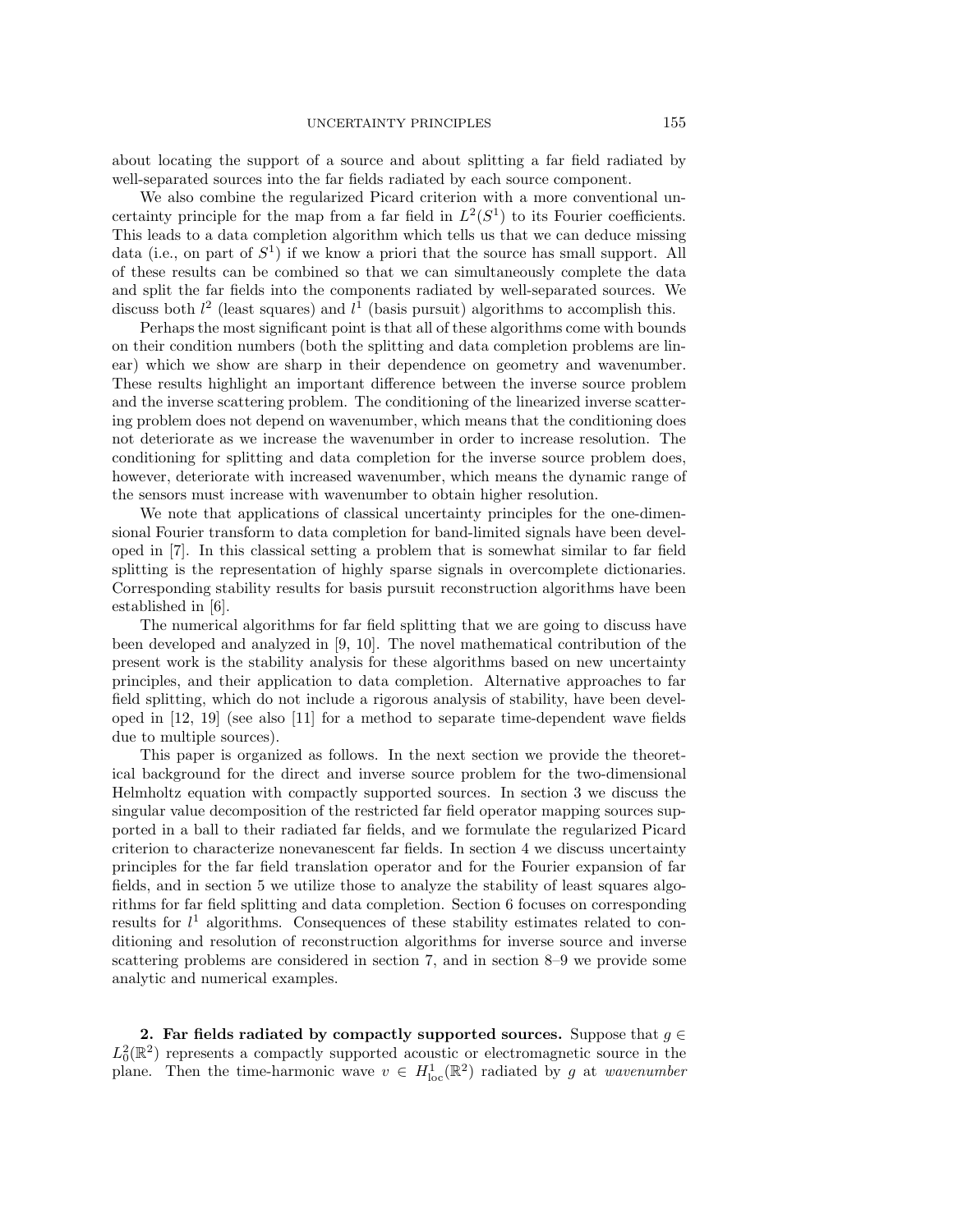$k > 0$  solves the *source problem* for the Helmholtz equation

$$
-\Delta v - k^2 v = k^2 g \qquad \text{in } \mathbb{R}^2
$$

and satisfies the *Sommerfeld radiation condition*

$$
\lim_{r \to \infty} \sqrt{r} \left( \frac{\partial v}{\partial r} - \mathrm{i} k v \right) \, = \, 0 \,, \qquad r = |x| \,.
$$

We include the extra factor of  $k^2$  on the right-hand side so that both v and q scale (under dilations) as functions; i.e., if  $u(x) := v(kx)$  and  $f(x) := g(kx)$ , then

<span id="page-2-1"></span>(2.1) 
$$
-\Delta u - u = f \quad \text{in } \mathbb{R}^2 \quad \text{and} \quad \lim_{r \to \infty} \sqrt{r} \Big( \frac{\partial u}{\partial r} - i u \Big) = 0.
$$

With this scaling, distances are measured in wavelengths, $<sup>1</sup>$  $<sup>1</sup>$  $<sup>1</sup>$  and this allows us to set</sup>  $k = 1$  in our calculations and then easily restore the dependence on wavelength when we are done.

The *fundamental solution* of the Helmholtz equation (with  $k = 1$ ) in two dimensions is

$$
\Phi(x) := \frac{1}{4} H_0^{(1)}(|x|) , \qquad x \in \mathbb{R}^2 \setminus \{0\} ,
$$

so the solution to [\(2.1\)](#page-2-1) can be written as a volume potential

$$
u(x) = \int_{\mathbb{R}^2} \Phi(x - y) f(y) \, \mathrm{d}y, \qquad x \in \mathbb{R}^2.
$$

The asymptotics of the Hankel function tell us that

<span id="page-2-2"></span>
$$
u(x) = \frac{e^{\frac{i\pi}{4}}}{\sqrt{8\pi}} \frac{e^{ir}}{\sqrt{r}} \alpha(\theta_x) + O(r^{-\frac{3}{2}}) \quad \text{as } r \to \infty,
$$

where  $x = r\theta_x$  with  $\theta_x \in S^1$ , and

(2.2) 
$$
\alpha(\theta_x) = \int_{\mathbb{R}^2} e^{-i\theta_x \cdot y} f(y) \, \mathrm{d}y.
$$

The function  $\alpha$  is called the *far field* radiated by the source f, and [\(2.2\)](#page-2-2) shows that the *far field operator*  $\mathcal{F}$ , which maps  $f$  to  $\alpha$ , is a *restricted Fourier transform*, i.e.,

<span id="page-2-3"></span>(2.3) 
$$
\mathcal{F}: L_0^2(\mathbb{R}^2) \to L^2(S^1), \quad \mathcal{F}f := \hat{f}|_{S^1}.
$$

The goal of the inverse source problem is to deduce properties of an unknown source  $f \in L_0^2(\mathbb{R}^2)$  from observations of the far field. Clearly, any compactly supported source with Fourier transform that vanishes on the unit circle is in the nullspace  $\mathcal{N}(\mathcal{F})$ of the far field operator. We call  $f \in \mathcal{N}(\mathcal{F})$  a *nonradiating source* because a corollary of Rellich's lemma and unique continuation is that, if the far field vanishes, then the wave u vanishes on the unbounded connected component of the complement of the support of f. The nullspace of  $\mathcal F$  is exactly

$$
\mathcal{N}(\mathcal{F}) = \{ g = -\Delta v - v \mid v \in H_0^2(\mathbb{R}^2) \}.
$$

<span id="page-2-0"></span><sup>&</sup>lt;sup>1</sup>One unit represents  $2\pi$  wavelengths.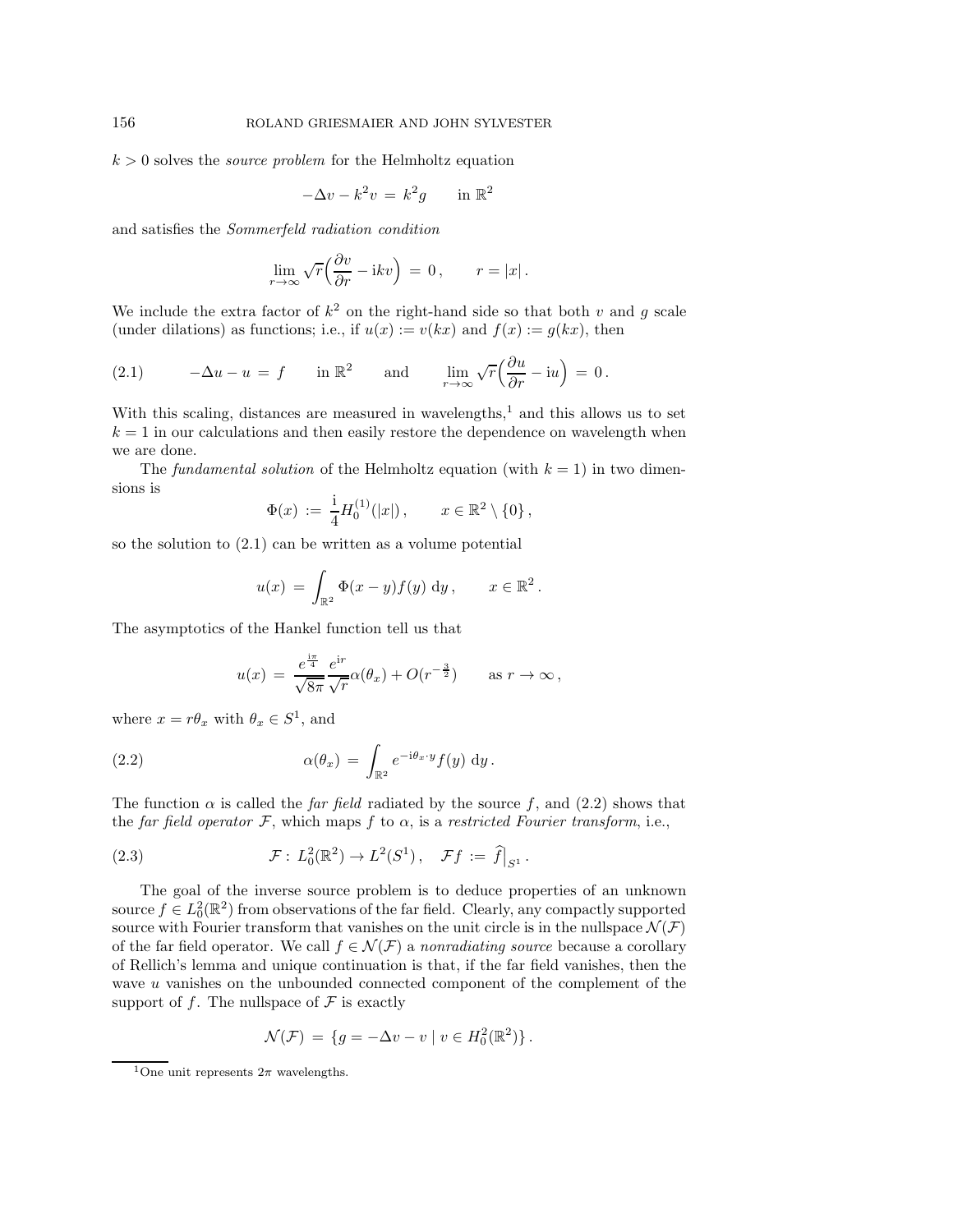Neither the source  $f$  nor its support is uniquely determined by the far field, and, as nonradiating sources can have arbitrarily large supports, no upper bound on the support is possible. There are, however, well-defined notions of lower bounds. We say that a compact set  $\Omega \subseteq \mathbb{R}^2$  *carries*  $\alpha$  if every open neighborhood of  $\Omega$  supports a source  $f \in L_0^2(\mathbb{R}^2)$  that radiates  $\alpha$ . The *convex scattering support*  $\mathscr{C}(\alpha)$  of  $\alpha$ , as defined in [\[16\]](#page-26-7) (see also [\[17,](#page-26-8) [21\]](#page-26-9)), is the intersection of all compact convex sets that carry  $\alpha$ . The set  $\mathscr{C}(\alpha)$  itself carries  $\alpha$ , so that  $\mathscr{C}(\alpha)$  is the smallest convex set which carries the far field  $\alpha$ , and the convex hull of the support of the "true" source f must contain  $\mathscr{C}(\alpha)$ . Because two disjoint compact sets with connected complements cannot carry the same far field pattern (cf. [\[21,](#page-26-9) lemma 6]), it follows that  $\mathscr{C}(\alpha)$  intersects any connected component of  $\text{supp}(f)$ , as long as the corresponding source component is not nonradiating.

In [\[21\]](#page-26-9), an analogous notion, the *UWSCS support*, was defined, showing that any far field with a compactly supported source is carried by a smallest union of well-separated convex sets (well-separated means that the distance between any two connected convex components is strictly greater than the diameter of any component). A corollary is that it makes theoretical sense to look for the support of a source with components that are small compared to the distance between them.

Here, as in previous investigations [\[9,](#page-26-2) [10\]](#page-26-3), we study the well-posedness issues surrounding numerical algorithms to compute that support.

<span id="page-3-0"></span>**3. A regularized Picard criterion.** If we consider the restriction of the source to far field map  $\mathcal F$  from [\(2.3\)](#page-2-3) to sources supported in the ball  $B_R(0)$  of radius R centered at the origin, i.e.,

(3.1) 
$$
\mathcal{F}_{B_R(0)}: L^2(B_R(0)) \to L^2(S^1), \quad \mathcal{F}_{B_R(0)}f := \hat{f}|_{S^1},
$$

we can write out a full singular value decomposition. We decompose  $f \in L^2(B_R(0))$ as

$$
f(x) = \left(\sum_{n=-\infty}^{\infty} f_n i^n J_n(|x|) e^{i n \varphi_x} \right) \oplus f_{\rm NR}(x), \qquad x = |x| (\cos \varphi_x, \sin \varphi_x) \in B_R(0),
$$

where  $i^{n}J_{n}(|x|)e^{in\varphi_{x}}, n \in \mathbb{Z}$ , span the closed subspace of *free sources*, which satisfy

<span id="page-3-2"></span>
$$
-\Delta u - u = 0 \quad \text{in } B_R(0),
$$

and  $f_{\rm NR}$  belongs to the orthogonal complement of that subspace; i.e.,  $f_{\rm NR}$  is a non-radiating source.<sup>[2](#page-3-1)</sup> The restricted far field operator  $\mathcal{F}_{B_R(0)}$  maps

(3.2) 
$$
\mathcal{F}_{B_{R(0)}}: \; i^{n} J_{n}(|x|) e^{in\varphi_{x}} \mapsto s_{n}^{2}(R) e^{in\theta},
$$

where

(3.3) 
$$
s_n^2(R) = 2\pi \int_0^R J_n^2(r)r \, dr,
$$

and the squared singular values of  $\mathcal{F}_{B_R(0)}$  are given by  $2\pi s_n^2(R)$ ,  $n \in \mathbb{Z}$ .

<span id="page-3-1"></span><sup>&</sup>lt;sup>2</sup>Throughout, we identify  $f \in L^2(B_R(0))$  with its continuation to  $\mathbb{R}^2$  by zero whenever appropriate.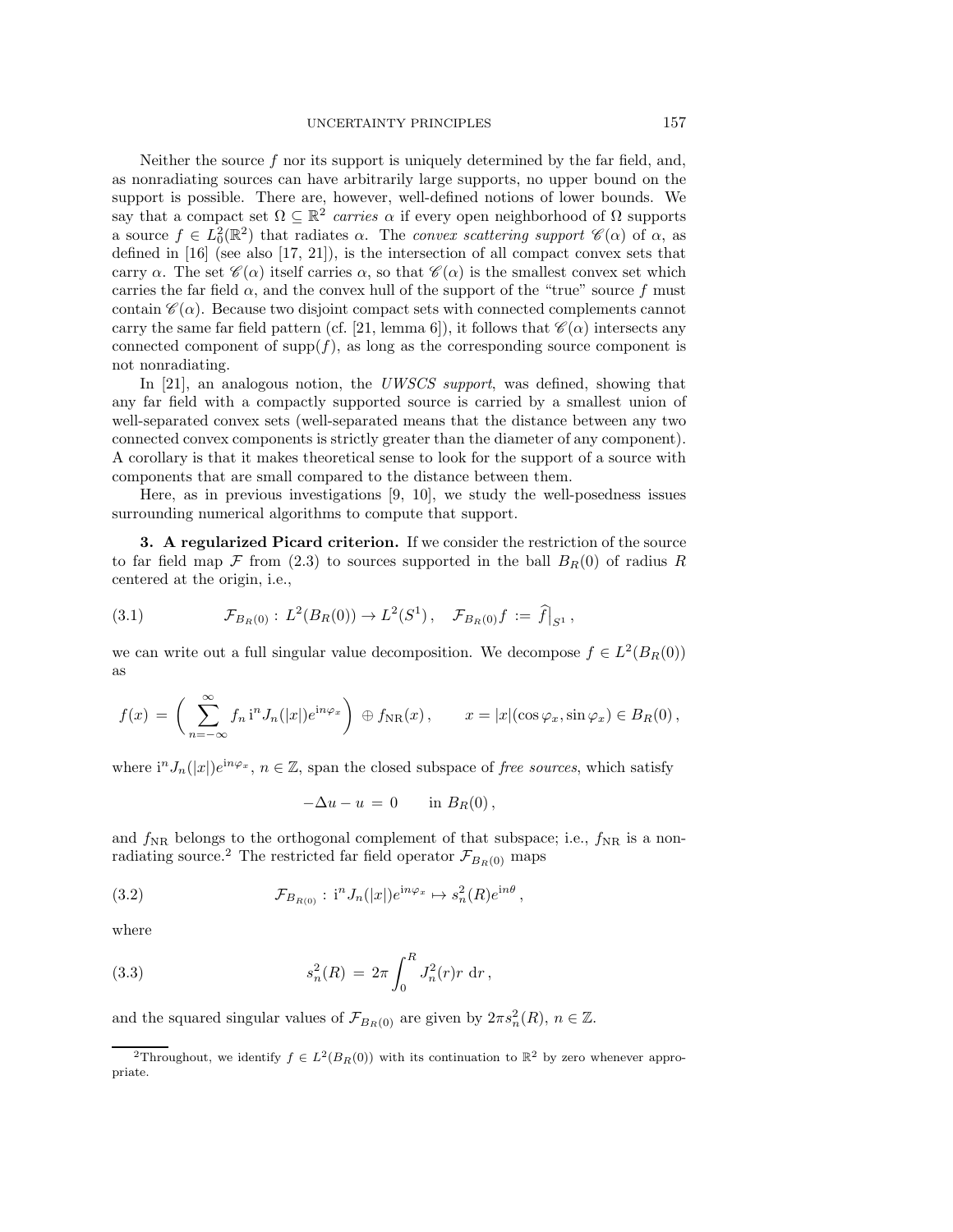Denoting the Fourier coefficients of a far field  $\alpha \in L^2(S^1)$  by

(3.4) 
$$
\alpha_n := \frac{1}{\sqrt{2\pi}} \int_{S^1} \alpha(\theta) e^{in\theta} d\theta, \qquad n \in \mathbb{Z},
$$

so that

<span id="page-4-4"></span><span id="page-4-2"></span>
$$
\alpha(\theta) = \sum_{n=-\infty}^{\infty} \alpha_n \frac{e^{in\theta}}{\sqrt{2\pi}}, \qquad \theta \in S^1,
$$

and

(3.5) 
$$
\|\alpha\|_{L^2(S^1)}^2 = \sum_{n=-\infty}^{\infty} |\alpha_n|^2
$$

by Parseval's identity, an immediate consequence of [\(3.2\)](#page-3-2) is that

<span id="page-4-3"></span>(3.6) 
$$
f_{\alpha}^{*}(x) = \frac{1}{\sqrt{2\pi}} \sum_{n=-\infty}^{\infty} \frac{\alpha_{n}}{s_{n}(R)^{2}} i^{n} J_{n}(|x|) e^{i n \varphi_{x}}, \qquad x \in B_{R}(0),
$$

which has  $L^2$ -norm

$$
||f_{\alpha}^*||_{L^2(B_R(0))}^2 = \frac{1}{2\pi} \sum_{n=-\infty}^{\infty} \frac{|\alpha_n|^2}{s_n^2(R)},
$$

is the source with smallest  $L^2$ -norm that is supported in  $B_R(0)$ , and radiates the far field  $\alpha$ . We refer to  $f^*_{\alpha}$  as the *minimal power source* because, in electromagnetic applications,  $f^*_{\alpha}$  is proportional to current density, so that, in a system with a constant internal resistance,  $||f^*_{\alpha}||^2_{L^2(B_R(0))}$  is proportional to the input power required to radiate a far field. Similarly,  $\|\alpha\|_{L^2(S^1)}^2$  measures the radiated power of the far field.

The rescaled (by a factor of  $\frac{1}{2\pi}$ ) squared singular values  $\{s_n^2(R)\}\$  of the restricted Fourier transform  $\mathcal{F}_{B_R(0)}$  have a number of interesting properties with immediate consequences for the inverse source problem; full proofs of the results discussed in the following can be found in the supplementary material (uncertainty supplement.pdf [\[local](#page-0-1)[/web](http://epubs.siam.org/doi/suppl/10.1137/16M1086157/suppl_file/uncertainty_supplement.pdf) 286KB]) in section SM1. The rescaled squared singular values satisfy

<span id="page-4-1"></span>(3.7) 
$$
\sum_{n=-\infty}^{\infty} s_n^2(R) = \pi R^2,
$$

and  $s_n^2(R)$  decays rapidly as a function of n as soon as  $|n| \ge R$ ,

$$
(3.8) \t s_n^2(R) \le \frac{\pi 2^{\frac{2}{3}} n^{\frac{2}{3}}}{3^{\frac{4}{3}} (\Gamma(\frac{2}{3}))^2} \left(\frac{n+\frac{1}{2}}{n}\right)^{n+1} \left(\frac{R^2}{n^2} e^{1-\frac{R^2}{n^2}}\right)^n \frac{R^2}{n^2} \t \text{if } |n| \ge R.
$$

Moreover, the odd and even rescaled squared singular values,  $s_n^2(R)$ , are decreasing (increasing) as functions of  $n \geq 0$  ( $n \leq 0$ ), and asymptotically

<span id="page-4-0"></span>(3.9) 
$$
\lim_{R \to \infty} \frac{s_{\lceil \nu R \rceil}^2(R)}{2R} = \begin{cases} \sqrt{1 - \nu^2}, & \nu \le 1, \\ 0, & \nu \ge 1, \end{cases}
$$

where  $[\nu R]$  denotes the smallest integer that is greater than or equal to  $\nu R$ . This can also be seen in Figure [3.1,](#page-5-0) where we include plots of  $s_n^2(R)$  (solid line) together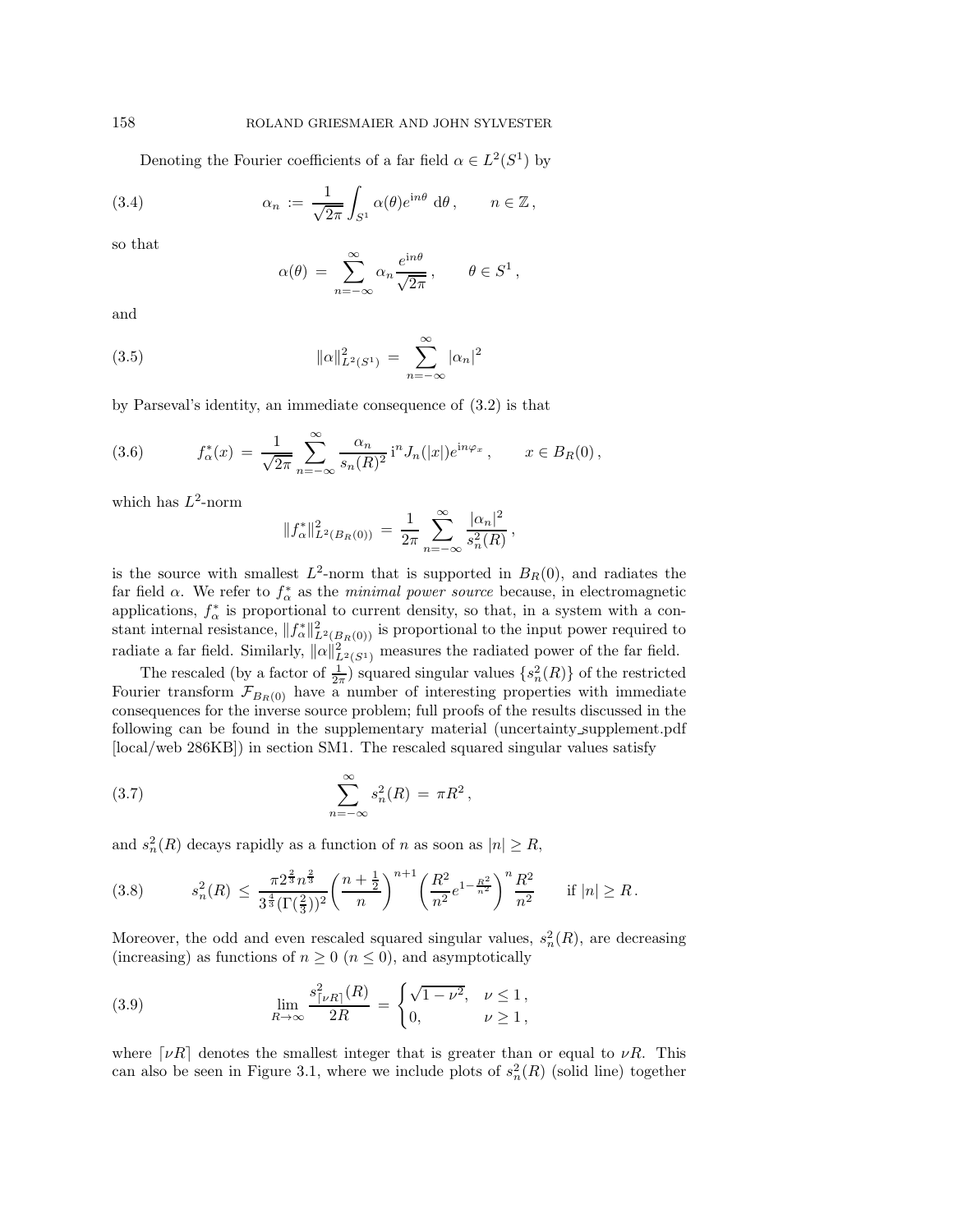<span id="page-5-0"></span>

FIG. 3.1. Rescaled squared singular values  $s_n^2(R)$  (solid line) and asymptote  $2\sqrt{R^2-n^2}$  (dashed line) for  $R = 10$  (left) and  $R = 100$  (right).

with plots of the asymptote  $2\sqrt{R^2 - n^2}$  (dashed line) for  $R = 10$  (left) and  $R = 100$ (right). The asymptotic regime in [\(3.9\)](#page-4-0) is already reached for moderate values of R.

The foregoing yields a very explicit understanding of the restricted Fourier transform  $\mathcal{F}_{B_R(0)}$ . For  $|n| \le R$  the rescaled singular values  $s_n(R)$  are uniformly large, while for  $|n| \ge R$  the  $s_n(R)$  are close to zero, and it is seen from  $(3.7)-(3.9)$  $(3.7)-(3.9)$  $(3.7)-(3.9)$  as well as from Figure [3.1](#page-5-0) that as R gets large, the width of the n-interval in which  $s_n(R)$  falls from uniformly large to zero decreases. Similar properties are known for the singular values of more classical restricted Fourier transforms (see [\[20\]](#page-26-10)).

A physical source has *limited power*, which we denote by P > 0, and a receiver has a *power threshold*, which we denote by  $p > 0$ . If the radiated far field has power less than p, the receiver cannot detect it. Because  $s_{-n}^2(R) = s_n^2(R)$  and the odd and even squared singular values,  $2\pi s_n^2(R)$ , are decreasing as functions of  $n \geq 0$ , we may define the following:

(3.10) 
$$
N(R, P, p) := \sup_{2\pi s_n^2(R) \ge \frac{p}{P}} n.
$$

So, if  $\alpha \in L^2(S^1)$  is a far field radiated by a limited power source supported in  $B_R(0)$ with  $||f^*_{\alpha}||^2_{L^2(B_R(0))} \leq P$ , then, for  $N = N(R, P, p)$ ,

<span id="page-5-1"></span>
$$
P \geq \frac{1}{2\pi} \sum_{|n|>N} \frac{|\alpha_n|^2}{s_n^2(R)} \geq \frac{1}{2\pi} \frac{1}{s_{N+1}^2(R)} \sum_{|n|>N} |\alpha_n|^2 > \frac{P}{p} \sum_{|n|>N} |\alpha_n|^2.
$$

Accordingly,  $\sum_{|n|\geq N} |\alpha_n|^2 < p$  is below the power threshold. So the subspace of detectable far fields that can be radiated by a power limited source supported in  $B_R(0)$  is

$$
V_{\text{NE}} := \left\{ \alpha \in L^{2}(S^{1}) \mid \alpha(\theta) = \sum_{n=-N}^{N} \alpha_{n} e^{in\theta} \right\}.
$$

We refer to  $V_{\text{NE}}$  as the subspace of *nonevanescent far fields*, and to the orthogonal projection of a far field onto this subspace as the *nonevanescent* part of the far field. We use the term *nonevanescent* because it is the phenomenon of evanescence that explains why the rescaled singular values  $s_n^2(R)$  decrease rapidly for  $|n| \gtrsim R$ , resulting in the fact that, for a wide range of p and P,  $R < N(R, P, p) < 1.5R$  if R is sufficiently large. This is also illustrated in Figure [3.2,](#page-6-1) where we include plots of  $N(R, P, p)$  from [\(3.10\)](#page-5-1) for  $p/P = 10^{-1}$ ,  $p/P = 10^{-4}$ , and  $p/P = 10^{-8}$  and for varying R. The dotted lines in these plots correspond to  $a_1(R) := R$  and  $a_1 |_5(R) := 1.5R$ , respectively.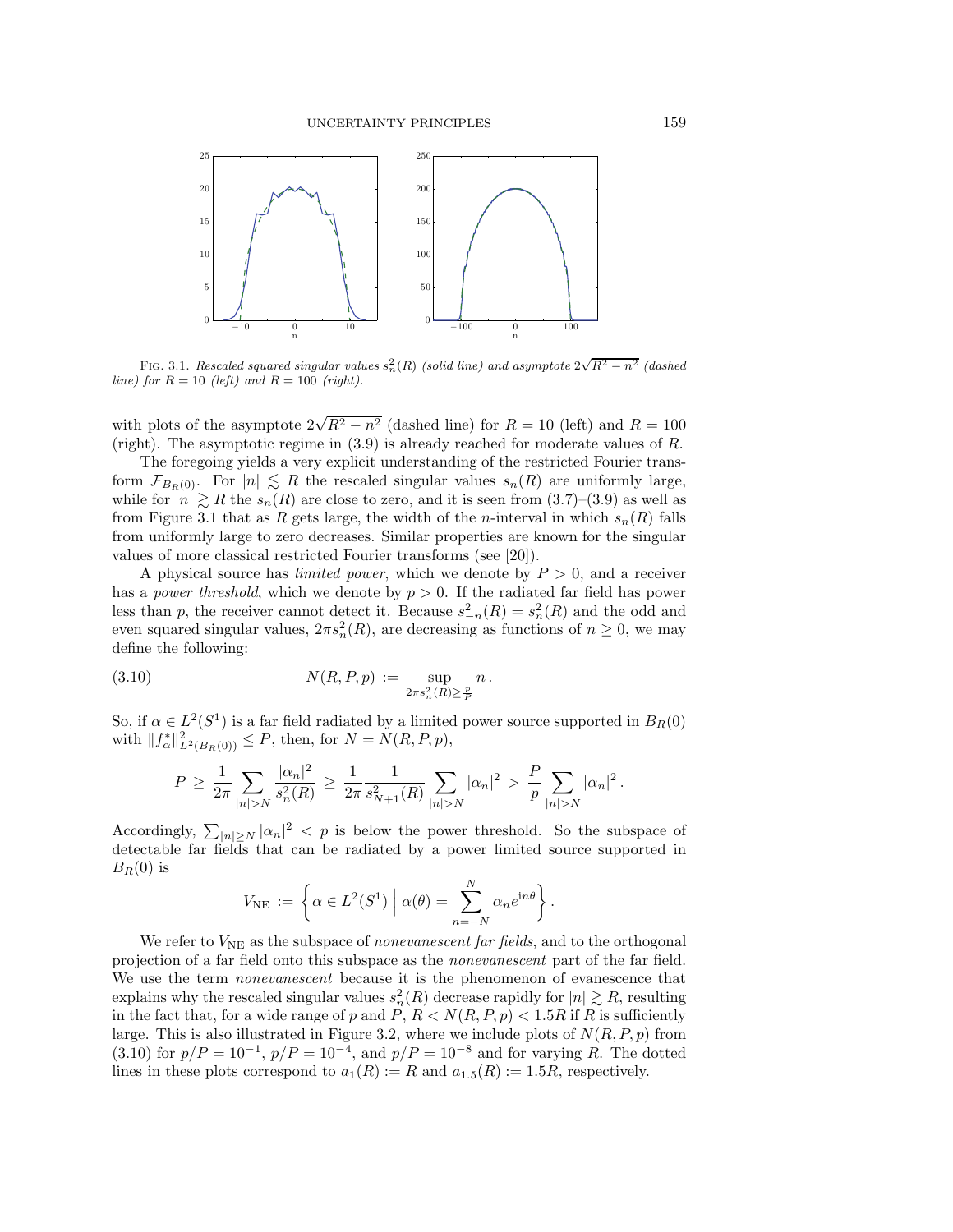<span id="page-6-1"></span>

FIG. 3.2. Threshold  $N(R, P, p)$  as a function of R for different values of  $p/P$ . Dotted lines correspond to  $a_1(R) = R$  and  $a_{1.5}(R) = 1.5R$ .

<span id="page-6-0"></span>**4. Uncertainty principles for far field translation.** In the inverse source problem, we seek to recover information about the size and location of the support of a source from observations of its far field. Because the far field is a restricted Fourier transform, the formula for the Fourier transform of the translation of a function,

<span id="page-6-3"></span>
$$
\widehat{f(\cdot + c)}(\theta) = e^{ic \cdot \theta} \widehat{f}(\theta), \qquad \theta \in S^1, \ c \in \mathbb{R}^2,
$$

plays an important role. We use  $T_c$  to denote the map from  $L^2(S^1)$  to itself given by

(4.1) 
$$
T_c: \alpha \mapsto e^{ic \cdot \theta} \alpha.
$$

The mapping  $T_c$  acts on the Fourier coefficients  $\{\alpha_n\}$  of  $\alpha$  as a convolution operator, i.e., the Fourier coefficients  $\{\alpha_m^c\}$  of  $T_c\alpha$  satisfy

<span id="page-6-5"></span>(4.2) 
$$
\alpha_m^c = \sum_{n=-\infty}^{\infty} \alpha_{m-n}(\mathbf{i}^n J_n(|c|) e^{\mathbf{i}n\varphi_c}), \qquad m \in \mathbb{Z},
$$

where  $|c|$  and  $\varphi_c$  are the polar coordinates of c. Employing a slight abuse of notation, we also use  $T_c$  to denote the corresponding operator from  $l^2$  to itself that maps

(4.3) 
$$
T_c: \{\alpha_n\} \mapsto \{\alpha_m^c\}.
$$

Note that  $T_c$  is a unitary operator, i.e.,  $T_c^* = T_{-c}$ .

<span id="page-6-2"></span>The following theorem, which we call an *uncertainty principle for the translation operator*, will be the main ingredient in our analysis of far field splitting.

THEOREM 4.1 (uncertainty principle for far field translation). Let  $\alpha, \beta \in L^2(S^1)$ *such that the corresponding Fourier coefficients*  $\{\alpha_n\}$  *and*  $\{\beta_n\}$  *satisfy* supp $\{\alpha_n\} \subseteq W_1$ *and*  $\text{supp}\{\beta_n\} \subseteq W_2$  *with*  $W_1, W_2 \subseteq \mathbb{Z}$ *, and let*  $c \in \mathbb{R}^2$ *. Then* 

<span id="page-6-4"></span>
$$
|\langle \alpha, T_c \beta \rangle_{L^2(S^1)}| \leq \frac{\sqrt{|W_1||W_2|}}{|c|^{\frac{1}{3}}} \|\alpha\|_{L^2(S^1)} \|\beta\|_{L^2(S^1)}.
$$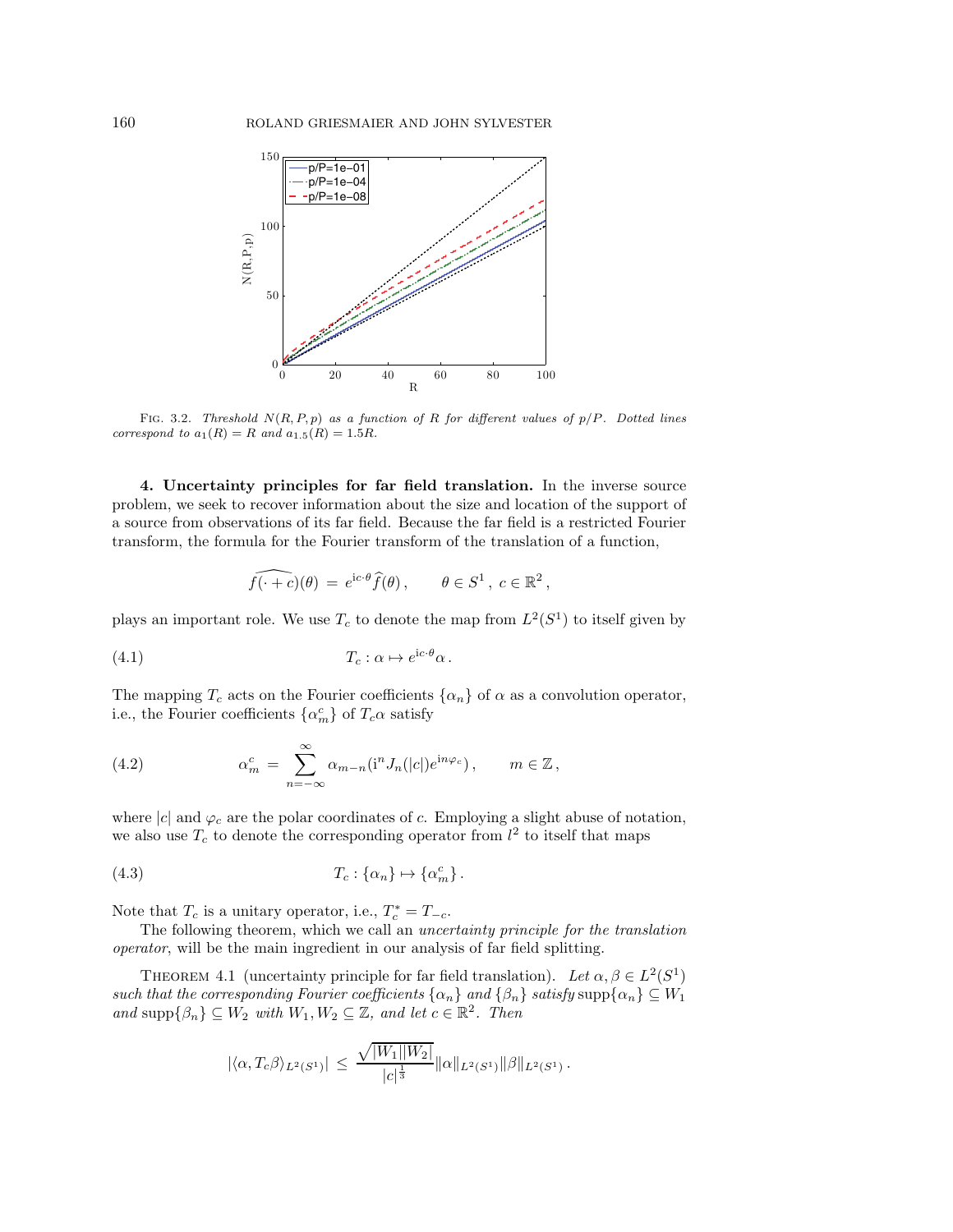We will frequently be discussing properties of a far field  $\alpha$  and those of its Fourier coefficients. The following notation will be a useful shorthand:

<span id="page-7-0"></span>(4.4) 
$$
\|\alpha\|_{L^p} = \left(\int_{S^1} |\alpha(\theta)|^p \ d\theta\right)^{\frac{1}{p}}, \qquad 1 \le p \le \infty,
$$

<span id="page-7-1"></span>(4.5) 
$$
\|\alpha\|_{l^p} = \left(\sum_{n=-\infty}^{\infty} |\alpha_n|^p\right)^{\frac{1}{p}}, \qquad 1 \leq p \leq \infty.
$$

The notation emphasizes that we treat the representation of the function  $\alpha$  by its values, or by the sequence of its Fourier coefficients as simply a way of inducing different norms. That is, both  $(4.4)$  and  $(4.5)$  describe different norms of the same function on  $S^1$ . Note that, because of the Plancherel equality [\(3.5\)](#page-4-2),  $\|\alpha\|_{L^2} = \|\alpha\|_{l^2}$ , so we may just write  $\|\alpha\|_2$ , and we write  $\langle \cdot, \cdot \rangle$  for the corresponding inner product.

*Remark* 4.2. We will extend the notation a little more and refer to the support of  $\alpha$  in  $S^1$  as its  $L^0$ -support and denote by  $\|\alpha\|_{L^0}$  the measure of supp $(\alpha) \subseteq S^1$ . We will call the indices of the nonzero Fourier coefficients in its Fourier series expansion the  $l^0$ -support of  $\alpha$  and use  $\|\alpha\|_{l^0}$  to denote the number of nonzero coefficients.

<span id="page-7-3"></span>With this notation, Theorem [4.1](#page-6-2) becomes the following.

<span id="page-7-2"></span>THEOREM 4.3 (uncertainty principle for far field translation). Let  $\alpha, \beta \in L^2(S^1)$ *and let*  $c \in \mathbb{R}^2$ *. Then* 

(4.6) 
$$
|\langle \alpha, T_c \beta \rangle| \leq \frac{\sqrt{\|\alpha\|_{l^0} \|\beta\|_{l^0}}}{|c|^{\frac{1}{3}}} \|\alpha\|_2 \|\beta\|_2.
$$

We refer to Theorem [4.3](#page-7-2) as an uncertainty principle, because if we could take  $\beta = T_c^* \alpha$  in [\(4.6\)](#page-7-3), it would yield

$$
(4.7) \t\t 1 \leq \frac{\|\alpha\|_{l^0} \|T_c^* \alpha\|_{l^0}}{|c|^{\frac{2}{3}}}.
$$

As stated, [\(4.7\)](#page-7-4) is is true but not useful, because  $\|\alpha\|_{l^0}$  and  $\|T_c^*\alpha\|_{l^0}$  cannot simultaneously be finite.[3](#page-7-5) We present the corollary only to illustrate the close analogy to Theorem 1 in [\[7\]](#page-26-0), which treats the discrete Fourier transform (DFT) on sequences of length N.

Theorem 4.4 (uncertainty principle for the Fourier transform [\[7\]](#page-26-0)). *If* x *represents the sequence*  $\{x_n\}$  *for*  $n = 0, ..., N - 1$  *and*  $\hat{x}$  *its DFT, then* 

<span id="page-7-4"></span>
$$
1 \, \leq \, \frac{\|x\|_{l^0} \|\widehat{x}\|_{l^0}}{N} \, .
$$

This is a lower bound on the *time-bandwidth product*. In [\[7\]](#page-26-0) Donoho and Stark present two important corollaries of uncertainty principles for the Fourier transform. The first is the uniqueness of sparse representations of a signal  $x$  as a superposition of vectors taken from both the standard basis and the basis of Fourier modes, and the second is the recovery of this representation by  $l^1$  minimization.

<span id="page-7-5"></span><sup>&</sup>lt;sup>3</sup>This would imply, using [\(3.6\)](#page-4-3), that  $\alpha$  could have been radiated by a source supported in an arbitrarily small ball centered at the origin, or centered at c, but Rellich's lemma and unique continuation show that no nonzero far field can have two sources with disjoint supports.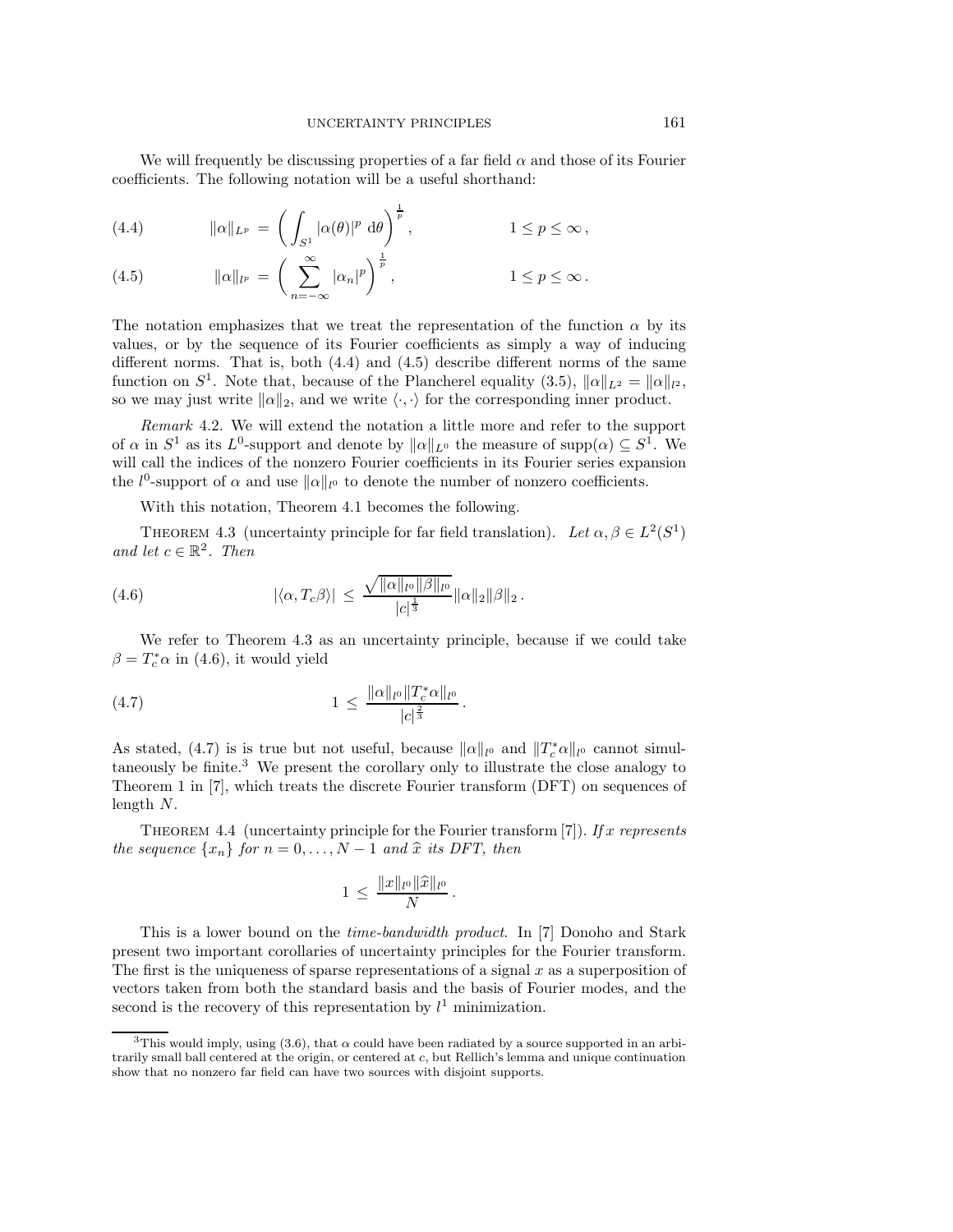## 162 ROLAND GRIESMAIER AND JOHN SYLVESTER

The main observation we make here is that if we phrase our uncertainty principle as in Theorem [4.3,](#page-7-2) then the far field translation operator, as well as the map from  $\alpha$  to its Fourier coefficients, satisfies an uncertainty principle. Combining the uncertainty principle with the regularized Picard criterion from section [3](#page-3-0) yields analogues of both results in the context of the inverse source problem. These include previous results about the splitting of far fields from [\[9\]](#page-26-2) and [\[10\]](#page-26-3), which can be simplified and extended by viewing them as consequences of the uncertainty principle and the regularized Picard criterion.

The proof of Theorem [4.3](#page-7-2) is a simple corollary of the lemma below.

LEMMA 4.5. Let  $c \in \mathbb{R}^2$ , and let  $T_c$  be the operator introduced in [\(4.1\)](#page-6-3) and [\(4.3\)](#page-6-4). *Then the operator norm of*  $T_c: L^p(S^1) \longrightarrow L^p(S^1), 1 \leq p \leq \infty$ *, satisfies* 

(4.8) 
$$
||T_c||_{L^p, L^p} = 1,
$$

 $whereas T_c: l^1 \longrightarrow l^{\infty}$  *fulfills* 

(4.9) 
$$
||T_c||_{l^1,l^\infty} \leq \frac{1}{|c|^{\frac{1}{3}}}.
$$

*Proof.* Recalling  $(4.1)$ , we see that  $T_c$  is multiplication by a function of modulus one, so  $(4.8)$  is immediate. On the other hand, combining  $(4.2)$  with the last inequality from page 199 of [\[18\]](#page-26-11), more precisely,

<span id="page-8-1"></span><span id="page-8-0"></span>
$$
|J_n(x)| < \frac{b}{|x|^{\frac{1}{3}}} \quad \text{with } b \approx 0.6749
$$

shows that

$$
||T_c||_{l^1,l^\infty} \leq \sup_{n \in \mathbb{Z}} |J_n(|c|)| \leq \frac{1}{|c|^{\frac{1}{3}}}.
$$

*Proof of Theorem* [4.3](#page-7-2). Using Hölder's inequality and [\(4.9\)](#page-8-1), we obtain that

$$
|\langle \alpha, T_c\beta \rangle| \leq ||\alpha||_{l^1} ||T_c\beta||_{l^{\infty}} \leq \frac{1}{|c|^{\frac{1}{3}}} ||\alpha||_{l^1} ||\beta||_{l^1} \leq \frac{\sqrt{||\alpha||_{l^0} ||\beta||_{l^0}}}{|c|^{\frac{1}{3}}} ||\alpha||_{l^2} ||\beta||_{l^2}.
$$

<span id="page-8-2"></span>We can improve the dependence on |c| in [\(4.6\)](#page-7-3) under hypotheses on  $\alpha$  and  $\beta$  that are more restrictive but well suited to the inverse source problem.

THEOREM 4.6. *Suppose that*  $\alpha \in l^2(-M, M)$ ,  $\beta \in l^2(-N, N)$  *with*  $M, N \geq 1$ *, and let*  $c \in \mathbb{R}^2$  *such that*  $|c| > 2(M + N + 1)$ *. Then* 

(4.10) 
$$
|\langle \alpha, T_c \beta \rangle| \leq \frac{\sqrt{(2N+1)(2M+1)}}{|c|^{\frac{1}{2}}} ||\alpha||_2 ||\beta||_2.
$$

*Proof.* Because the  $l^0$ -support of  $\beta$  is contained in  $[-N, N]$ 

$$
\beta_m^c = \sum_{n=-N}^N \beta_n (\mathbf{i}^{m-n} J_{m-n}(|c|) e^{\mathbf{i} (m-n)\varphi_c}),
$$

so

$$
\sup_{-M \le m \le M} |\beta_m^c| \le \|\beta\|_{l^1} \sup_{-(M+N) \le n \le (M+N)} |J_n(|c|)|,
$$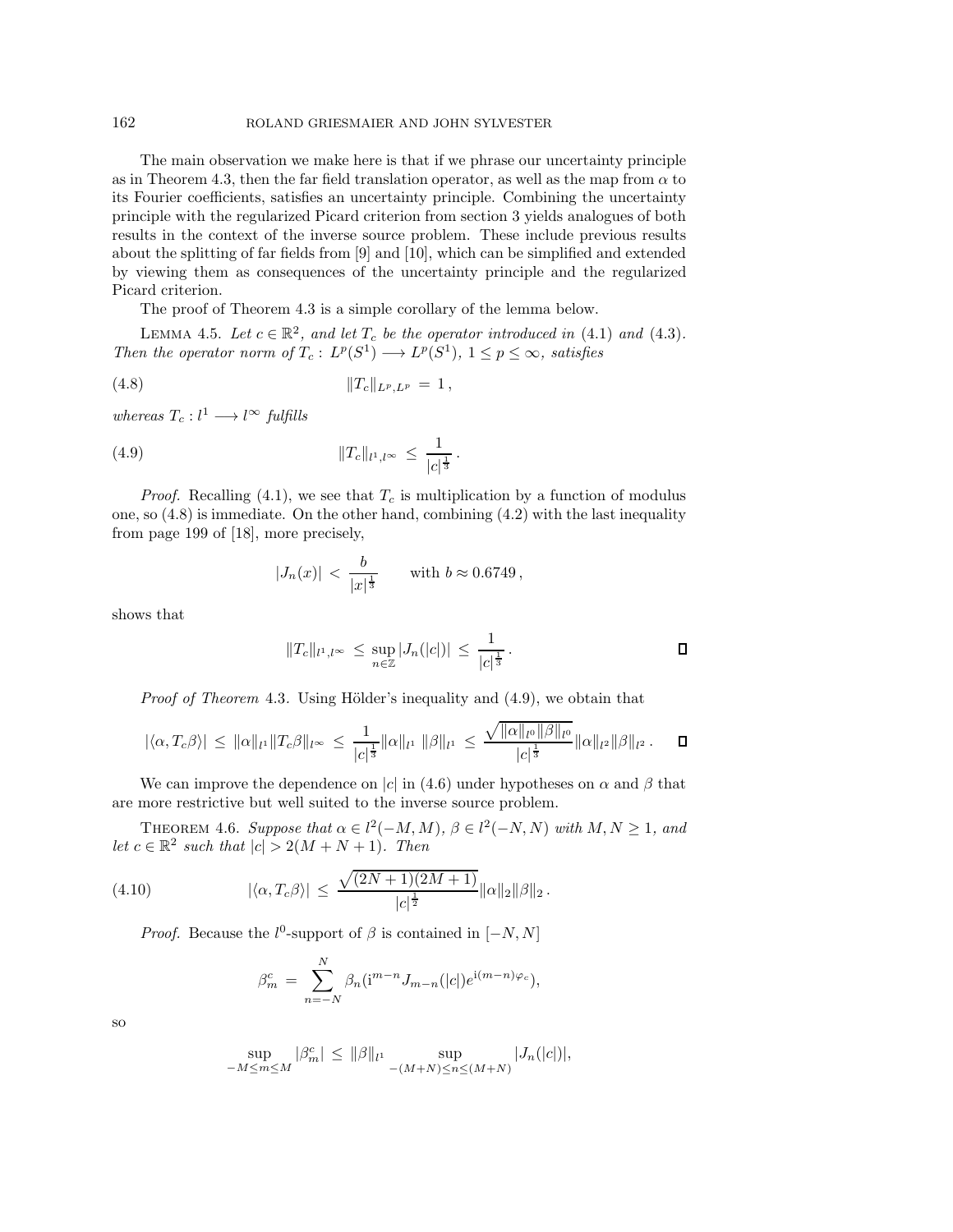and it follows from Theorem 2 of [\[15\]](#page-26-12)—using the fact that  $M, N \geq 1$ , together with our hypothesis, which implies that  $|c| > 6$ —that

<span id="page-9-1"></span>(4.11) 
$$
\sup_{-(M+N)\le n\le (M+N)} J_n^2(|c|) \le \frac{b}{|c|} \quad \text{with } b \approx 0.7595
$$

(see section SM2 in the supplementary material for details; uncertainty supplement.pdf [\[local](#page-0-1)[/web](http://epubs.siam.org/doi/suppl/10.1137/16M1086157/suppl_file/uncertainty_supplement.pdf) 286KB]). We now simply repeat the proof of Theorem [4.3,](#page-7-2) replacing the estimate for  $||T_c\beta||_{l^{\infty}}$  from [\(4.9\)](#page-8-1) with the estimate we have just established in [\(4.11\)](#page-9-1), i.e.,

<span id="page-9-8"></span>
$$
(4.12) \t\t\t ||T_c||_{l^1[-N,N],l^{\infty}[-M,M]} \leq \frac{1}{|c|^{\frac{1}{2}}}.
$$

We will also make use of another uncertainty principle. A glance at  $(3.4)$ – $(3.5)$ reveals that the operator which maps  $\alpha$  to its Fourier coefficients maps  $L^2$  to  $l^2$  with norm 1,  $L^1$  to  $l^{\infty}$  with norm  $1/\sqrt{2\pi}$ , and its inverse maps  $l^1$  to  $L^{\infty}$ , also with norm  $1/\sqrt{2\pi}$ . The theorem below is an immediate corollary of this observation.

THEOREM 4.7. Let  $\alpha, \beta \in L^2(S^1)$  and let  $c \in \mathbb{R}^2$ . Then

(4.13) 
$$
|\langle T_c \alpha, \beta \rangle| \leq \sqrt{\frac{\|\alpha\|_{l^0} \|\beta\|_{L^0}}{2\pi}} \|\alpha\|_2 \|\beta\|_2.
$$

*Proof.* Combining Hölder's inequality with  $(4.8)$  and using the mapping properties of the operator which maps  $\alpha$  to its Fourier coefficients, we find that

<span id="page-9-7"></span><span id="page-9-4"></span>
$$
|\langle T_c \alpha, \beta \rangle| \le ||T_c \alpha||_{L^{\infty}} ||\beta||_{L^1} \le ||\alpha||_{L^{\infty}} ||\beta||_{L^1} \le \frac{1}{\sqrt{2\pi}} ||\alpha||_{l^1} ||\beta||_{L^1}
$$
  

$$
\le \frac{1}{\sqrt{2\pi}} \sqrt{||\alpha||_{l^0}} ||\alpha||_2 \sqrt{||\beta||_{L^0}} ||\beta||_2.
$$

<span id="page-9-0"></span>**5.** *l* **<sup>2</sup> corollaries of the uncertainty principles.** The regularized Picard criterion tells us that, up to an  $L^2$ -small error, a far field radiated by a limited power source in  $B_R(0)$  is  $L^2$ -close to an  $\alpha$  that belongs to the subspace of nonevanescent far fields, the span of  $\{e^{in\theta}\}\$  with  $|n| \leq N$ , where  $N = N(R, P, p)$  is a little bigger than the radius R. This nonevanescent  $\alpha$  satisfies  $\|\alpha\|_{l^0} \leq 2N + 1$ . The uncertainty principle will show that the angle between translates of these subspaces is bounded below when the translation parameter is large enough, so that we can split the sum of the two nonevanescent far fields into the original two summands.

<span id="page-9-5"></span><span id="page-9-2"></span>LEMMA 5.1. *Suppose that*  $\gamma, \alpha_1, \alpha_2 \in L^2(S^1)$  *and*  $c_1, c_2 \in \mathbb{R}^2$  *with* 

(5.1) 
$$
\gamma = T_{c_1}^* \alpha_1 + T_{c_2}^* \alpha_2
$$

*and that*  $\frac{\|\alpha_1\|_{l^0} \|\alpha_2\|_{l^0}}{2}$  $\frac{d_1||_1|_0 ||\alpha_2||_1|_0}{|c_1-c_2|^{\frac{2}{3}}}$  < 1*. Then, for*  $i = 1, 2$ ,

(5.2) 
$$
\|\alpha_i\|_2^2 \le \left(1 - \frac{\|\alpha_1\|_{l^0} \|\alpha_2\|_{l^0}}{|c_1 - c_2|^{\frac{2}{3}}}\right)^{-1} \|\gamma\|_2^2.
$$

<span id="page-9-3"></span>*Proof.* We first note that [\(5.1\)](#page-9-2) and [\(4.1\)](#page-6-3) imply

<span id="page-9-6"></span>(5.3) 
$$
\|\gamma\|_2^2 \ge \|\alpha_1\|_2^2 + \|\alpha_2\|_2^2 - 2|\langle T_{c_1}^*\alpha_1, T_{c_2}^*\alpha_2\rangle| = \|\alpha_1\|_2^2 + \|\alpha_2\|_2^2 - 2|\langle \alpha_1, T_{c_2-c_1}^*\alpha_2\rangle|.
$$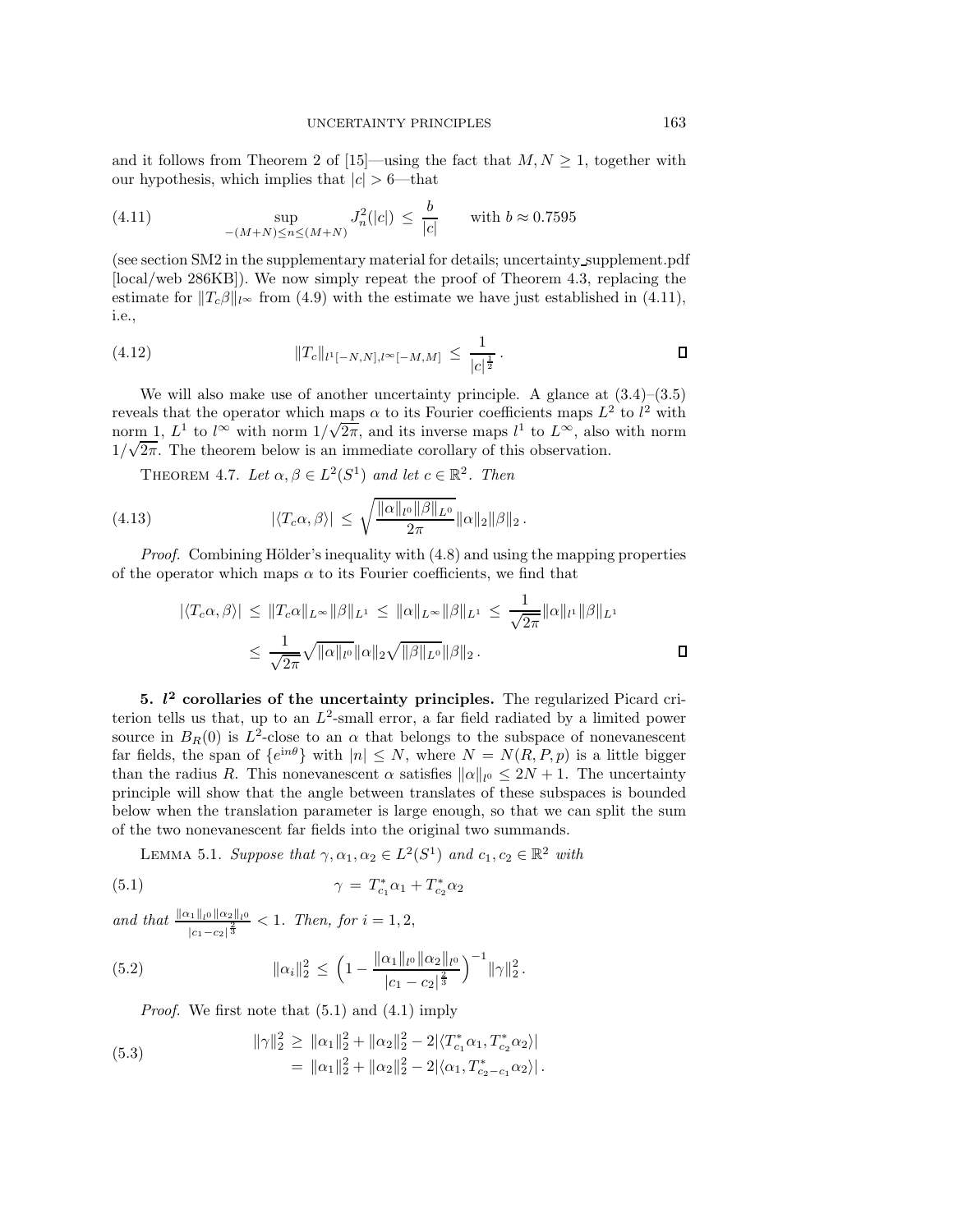We now use  $(4.6)$ ,

<span id="page-10-5"></span>
$$
\|\gamma\|_2^2 \geq \|\alpha_1\|_2^2 + \|\alpha_2\|_2^2 - 2 \frac{\sqrt{\|\alpha_1\|_{l^0} \|\alpha_2\|_{l^0}}}{|c_2 - c_1|^{\frac{1}{3}}} \|\alpha_1\|_2 \|\alpha_2\|_2
$$
  
(5.4)  

$$
= \left(1 - \frac{\|\alpha_1\|_{l^0} \|\alpha_2\|_{l^0}}{|c_2 - c_1|^{\frac{2}{3}}}\right) \|\alpha_1\|_2^2 + \left(\|\alpha_2\|_2 - \frac{\sqrt{\|\alpha_1\|_{l^0} \|\alpha_2\|_{l^0}}}{|c_2 - c_1|^{\frac{1}{3}}} \|\alpha_1\|_2\right)^2.
$$

Dropping the second term now gives [\(5.2\)](#page-9-3) for  $\alpha_1$ , and we may interchange the roles  $\alpha_1$  and  $\alpha_2$  in the proof to obtain the estimate for  $\alpha_2$ .  $\Box$ 

The analogous consequence of Theorem [4.6](#page-8-2) is as follows.

LEMMA 5.2. *Suppose that*  $\gamma \in L^2(S^1)$ ,  $\alpha_i \in l^2(-N_i, N_i)$  *for some*  $N_i \in \mathbb{N}$ ,  $i =$ 1, 2, and  $c_1, c_2 \in \mathbb{R}^2$  *with*  $|c_1 - c_2| > 2(N_1 + N_2 + 1)$  *and* 

<span id="page-10-4"></span><span id="page-10-3"></span>
$$
\gamma = T_{c_1}^* \alpha_1 + T_{c_2}^* \alpha_2 ,
$$

*and that*  $\frac{(2N_1+1)(2N_2+1)}{|c_1-c_2|} < 1$ *. Then, for*  $i = 1, 2$ ,

(5.5) 
$$
\|\alpha_i\|_2^2 \le \left(1 - \frac{(2N_1 + 1)(2N_2 + 1)}{|c_1 - c_2|}\right)^{-1} \|\gamma\|_2^2.
$$

In our application to the inverse source problem, we will know that each far field is the translation of a far field  $\alpha_i$ , radiated by a limited power source supported in a ball centered at the origin, and therefore that all but a very small amount of the radiated power is contained in the nonevanescent part, the translation of the Fourier modes  $e^{in\theta}$  for  $|n| < N(R, P, p)$ . The estimate in the theorem below says that if the distance between the balls is large enough, we may uniquely solve for the nonevanescent parts of the individual far fields, and that this split is stable with respect to perturbations in the data.

<span id="page-10-2"></span>THEOREM 5.3. Suppose that  $\gamma^0, \gamma^1 \in L^2(S^1)$ ,  $c_1, c_2 \in \mathbb{R}^2$ , and  $N_1, N_2 \in \mathbb{N}$  such *that*  $|c_1 - c_2| > 2(N_1 + N_2 + 1)$  *and* 

(5.6) 
$$
\frac{(2N_1+1)(2N_2+1)}{|c_1-c_2|} < 1,
$$

<span id="page-10-0"></span>*and let*

(5.7a) 
$$
\gamma^0 \stackrel{\text{LS}}{=} T_{c_1}^* \alpha_1^0 + T_{c_2}^* \alpha_2^0, \qquad \alpha_i^0 \in l^2(-N_i, N_i),
$$

(5.7b) 
$$
\gamma^1 \stackrel{\text{LS}}{=} T_{c_1}^* \alpha_1^1 + T_{c_2}^* \alpha_2^1, \qquad \alpha_i^1 \in l^2(-N_i, N_i).
$$

*Then, for*  $i = 1, 2$ ,

<span id="page-10-1"></span>(5.8) 
$$
\|\alpha_i^1 - \alpha_i^0\|_2^2 \le \left(1 - \frac{(2N_1 + 1)(2N_2 + 1)}{|c_1 - c_2|}\right)^{-1} \|\gamma^1 - \gamma^0\|_2^2.
$$

The notation in [\(5.7\)](#page-10-0) above means that the  $\alpha_i^j$  are the (necessarily unique) least squares solutions to the equations  $\gamma^j = T_{c_1}^* \alpha_1^j + T_{c_2}^* \alpha_2^j$ . Recall that the far fields radiated by a limited power source from a ball have almost all, but not all, of their power ( $L^2$ -norm) concentrated in the Fourier modes with  $n \leq N(R, P, p)$ . Therefore the  $\gamma^i$  will typically not belong to the subspace that is the direct sum of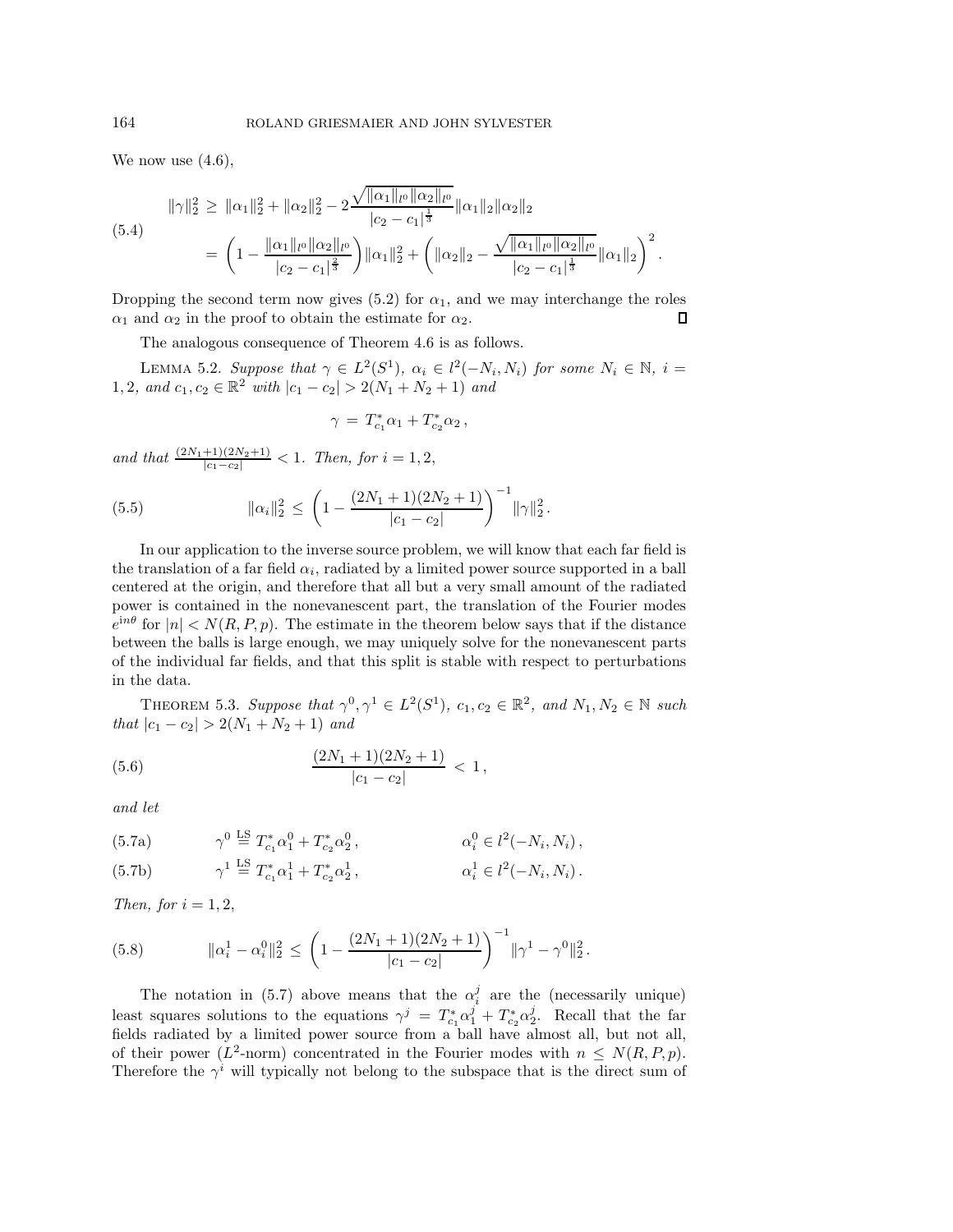$T_{c_1}^*l^2(-N_1,N_1)\oplus T_{c_2}^*l^2(-N_2,N_2)$ , and therefore  $\alpha_1^j$  and  $\alpha_2^j$  will usually not solve equations [\(5.7\)](#page-10-0) exactly. The estimate in [\(5.8\)](#page-10-1) is nevertheless always true and guarantees that the pair  $(\alpha_1^j, \alpha_2^j)$  is unique and that the absolute condition number of the splitting operator which maps  $\gamma$  to  $(\alpha_1^j, \alpha_2^j)$  is no larger than  $\left(1 - \frac{(2N_1+1)(2N_2+1)}{|c_1-c_2|}\right)^{-\frac{1}{2}}$ .

*Proof of Theorem* [5.3](#page-10-2). Each  $\gamma^j$  can be uniquely decomposed as

(5.9) γ<sup>j</sup> = w<sup>j</sup> + w<sup>j</sup> ⊥ ,

where each  $w^j$  belongs to the  $2N_1 + 2N_2 + 2$ -dimensional subspace

<span id="page-11-0"></span>
$$
W = T_{c_1}^* l^2(-N_1, N_1) \oplus T_{c_2}^* l^2(-N_2, N_2),
$$

and each  $w_{\perp}^{j}$  is orthogonal to W. The definition of least squares solutions means that

<span id="page-11-1"></span>
$$
w^j = T_{c_1}^* \alpha_1^j + T_{c_2}^* \alpha_2^j.
$$

Subtracting gives

(5.10) 
$$
w^{1} - w^{0} = T_{c_{1}}^{*}(\alpha_{1}^{1} - \alpha_{1}^{0}) + T_{c_{2}}^{*}(\alpha_{2}^{1} - \alpha_{2}^{0})
$$

and applying the estimate [\(5.5\)](#page-10-3) yields

<span id="page-11-2"></span>(5.11) 
$$
\|\alpha_i^1 - \alpha_i^0\|_2^2 \le \left(1 - \frac{(2N_1 + 1)(2N_2 + 1)}{|c_1 - c_2|}\right)^{-1} \|w^1 - w^0\|_2^2.
$$

Finally, we note that

<span id="page-11-4"></span>(5.12) 
$$
\|\gamma^1 - \gamma^0\|_2^2 = \|w^1 - w^0\|_2^2 + \|w_\perp^1 - w_\perp^0\|_2^2 \ge \|w^1 - w^0\|_2^2,
$$

which finishes the proof.

We also have corresponding corollaries of Theorem [4.7,](#page-9-4) which tell us that if a far field is radiated from a small ball and measured on most of the circle, then it is possible to recover its nonevanescent part on the entire circle. Theorem [5.5](#page-12-0) below describes the case where we cannot measure the far field  $\alpha = T_c^* \alpha^0$  on a subset  $\Omega \subseteq S^1$ . We measure  $\gamma = \alpha + \beta$ , where  $\beta = -\alpha|_{\Omega}$ . The estimates [\(5.14\)](#page-12-1) imply that we can stably recover the nonevanescent part of the far field on  $\Omega.$ 

Before we state the theorem, we give the corresponding analogue of Lemmas [5.1](#page-9-5) and [5.2.](#page-10-4)

LEMMA 5.4. *Suppose that*  $\gamma, \alpha, \beta \in L^2(S^1)$  *and*  $c \in \mathbb{R}^2$  *with* 

<span id="page-11-3"></span>
$$
\gamma = \beta + T_c^* \alpha
$$

*and that*  $\frac{\|\alpha\|_{l^0}\|\beta\|_{L^0}}{2\pi} < 1$ *. Then* 

(5.13a) 
$$
\|\alpha\|_2^2 \le \left(1 - \frac{\|\alpha\|_{l^0} \|\beta\|_{L^0}}{2\pi}\right)^{-1} \|\gamma\|_2^2
$$

*and*

(5.13b) 
$$
\|\beta\|_2^2 \le \left(1 - \frac{\|\alpha\|_{l^0} \|\beta\|_{L^0}}{2\pi}\right)^{-1} \|\gamma\|_2^2.
$$

 $\Box$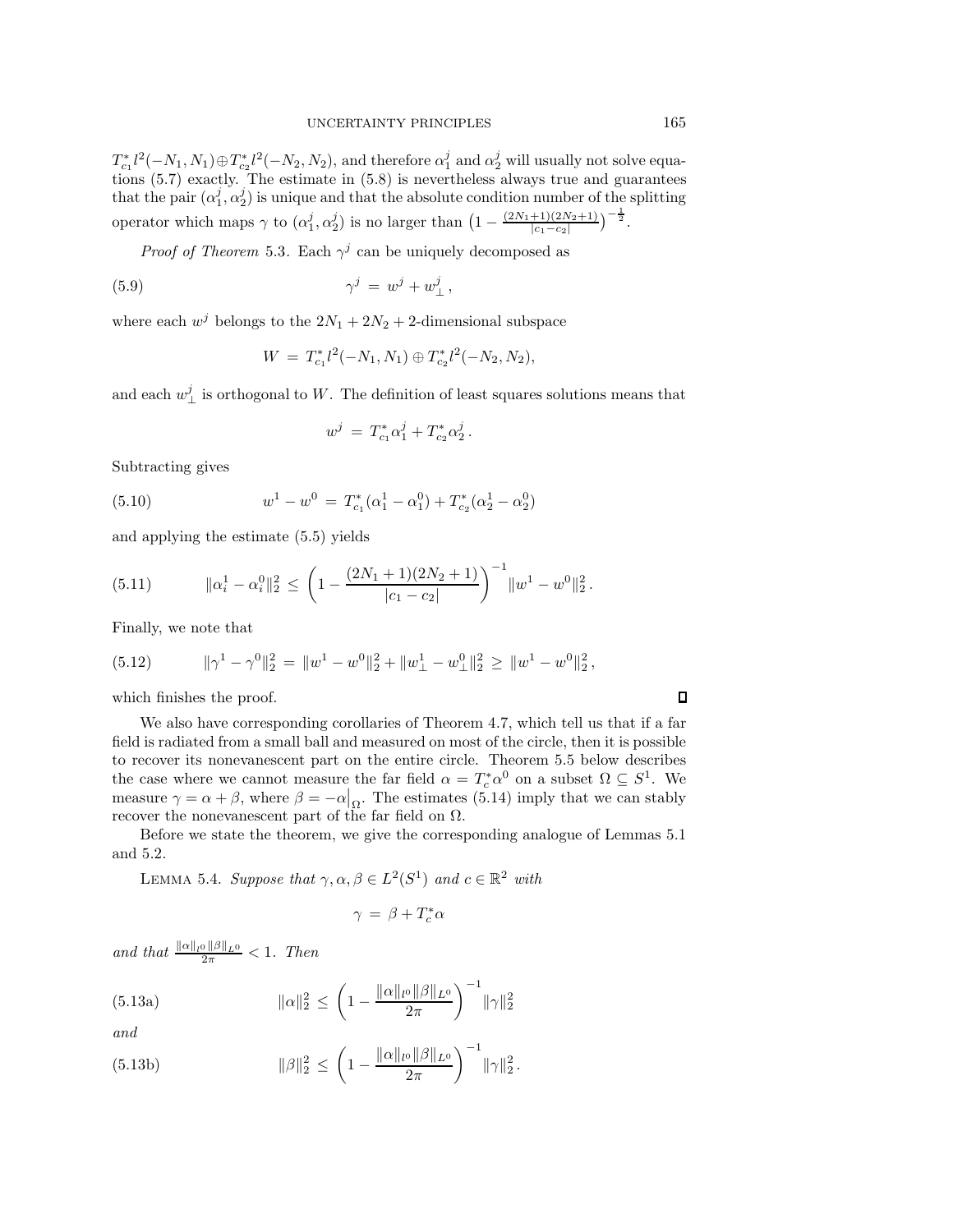*Proof.* Proceeding as in  $(5.3)$ – $(5.4)$ , but replacing  $(4.6)$  by  $(4.13)$ , yields the result. П

<span id="page-12-0"></span>THEOREM 5.5. Suppose that  $\gamma^0, \gamma^1 \in L^2(S^1)$ ,  $c \in \mathbb{R}^2$ ,  $N \in \mathbb{N}$ , and  $\Omega \subseteq S^1$  such *that*  $\frac{(2N+1)|\Omega|}{2\pi} < 1$ *, and let* 

$$
\gamma^0 \stackrel{\text{LS}}{=} \beta^0 + T_c \alpha^0, \qquad \alpha^0 \in l^2(-N, N) \text{ and } \beta^0 \in L^2(\Omega),
$$
  

$$
\gamma^1 \stackrel{\text{LS}}{=} \beta^1 + T_c \alpha^1, \qquad \alpha^1 \in l^2(-N, N) \text{ and } \beta^1 \in L^2(\Omega).
$$

<span id="page-12-1"></span>*Then*

(5.14a) 
$$
\|\alpha^1 - \alpha^0\|_2^2 \le \left(1 - \frac{(2N+1)|\Omega|}{2\pi}\right)^{-1} \|\gamma^1 - \gamma^0\|_2^2
$$

*and*

(5.14b) 
$$
\|\beta^1 - \beta^0\|_2^2 \le \left(1 - \frac{(2N+1)|\Omega|}{2\pi}\right)^{-1} \|\gamma^1 - \gamma^0\|_2^2.
$$

*Proof.* Just as in [\(5.9\)](#page-11-0), we decompose each  $\gamma^{j}$ 

$$
\gamma^j\,=\,w^j+w^j_\perp\,,
$$

where each  $w^j$  belongs to the subspace

$$
W = L^2(\Omega) \oplus T_c l^2(-N, N)
$$

and each  $w_{\perp}^{j}$  is orthogonal to W. Proceeding as in [\(5.10\)](#page-11-1)–[\(5.11\)](#page-11-2), but using the estimates from [\(5.13\)](#page-11-3), we find

$$
\|\alpha^1 - \alpha^0\|_2^2 \le \left(1 - \frac{(2N+1)|\Omega|}{2\pi}\right)^{-1} \|w^1 - w^0\|_2^2
$$

and

$$
\|\beta^1-\beta^0\|_2^2 \, \leq \, \bigg(1-\frac{(2N+1)|\Omega|}{2\pi}\bigg)^{-1}\|w^1-w^0\|_2^2
$$

 $\Box$ 

and then note that [\(5.12\)](#page-11-4) is true here as well to finish the proof.

*Remark* 5.6. Theorem [5.5](#page-12-0) tells us that as  $\Omega$  gets bigger, we must choose N smaller. This is natural because as we increase the number of Fourier modes of a far field  $\alpha$ , it becomes possible to localize  $\alpha$  in smaller sets. If  $\alpha$  can be localized in  $\Omega$ , then we cannot stably recover it from measurements outside  $\Omega$ . Because  $2N+1$  is approximately the diameter in wavelengths, decreasing  $N$  means that for a source of fixed physical size, we must increase the wavelength and therefore lower the resolution.

A version of Theorem [5.3](#page-10-2) with multiple well-separated components is also true (proofs of the following two theorems are available in the supplementary material in section SM3; uncertainty supplement.pdf [\[local](#page-0-1)[/web](http://epubs.siam.org/doi/suppl/10.1137/16M1086157/suppl_file/uncertainty_supplement.pdf) 286KB]).

THEOREM 5.7. *Suppose that*  $\gamma^0, \gamma^1 \in L^2(S^1), c_i \in \mathbb{R}^2$ , and  $N_i \in \mathbb{N}, i = 1, \ldots, I$ , *such that*  $|c_i - c_j| > 2(N_i + N_j + 1)$  *for every*  $i \neq j$  *and* 

$$
\left(\sqrt{2N_i+1}\sum_{j\neq i}\sqrt{\frac{2N_j+1}{|c_i-c_j|}}\right) < 1 \qquad \text{for each } i\,,
$$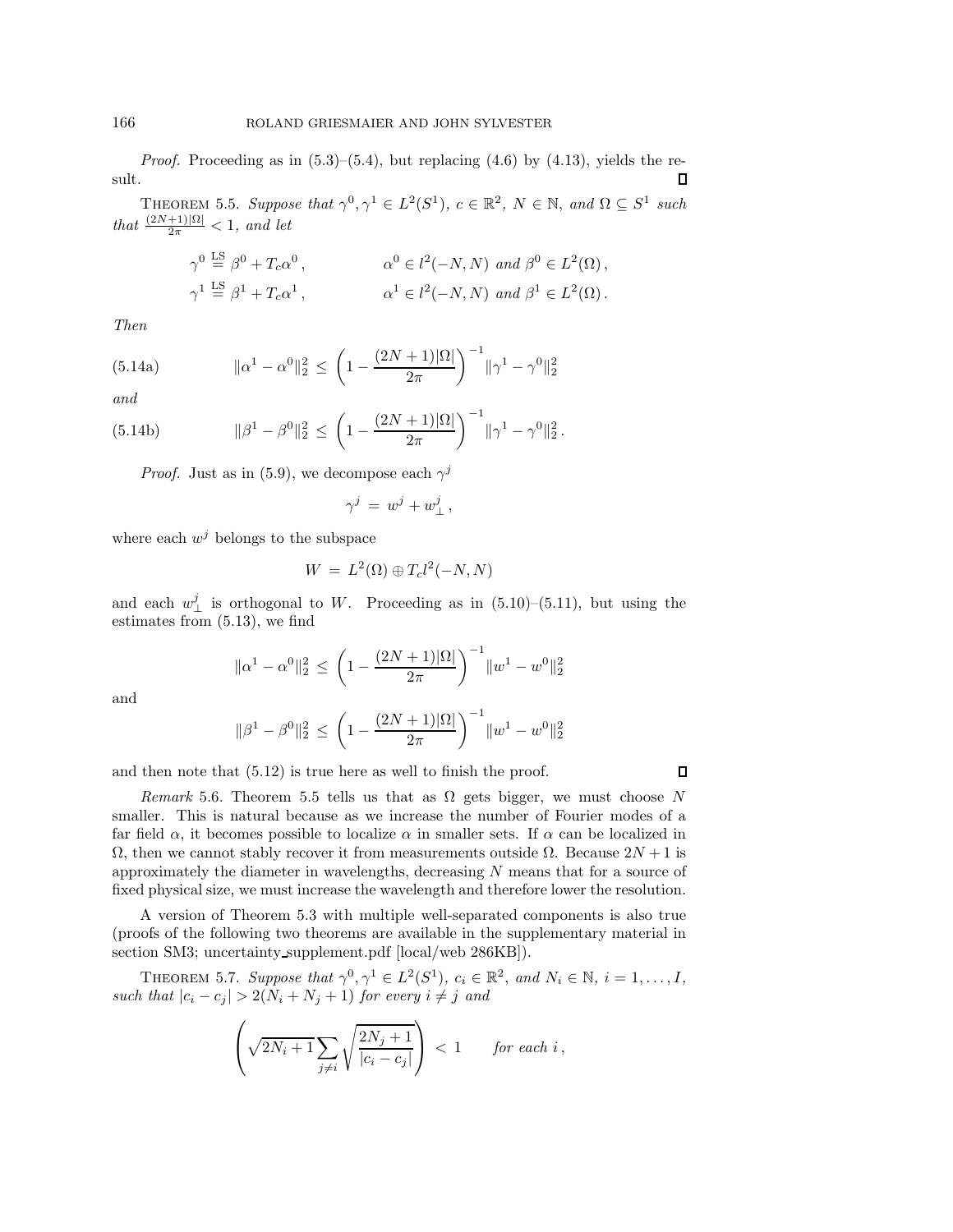*and let*

$$
\gamma^0 \stackrel{LS}{=} \sum_{i=1}^I T_{c_i}^* \alpha_i^0, \qquad \alpha_i^0 \in l^2(-N_i, N_i),
$$
  

$$
\gamma^1 \stackrel{LS}{=} \sum_{i=1}^I T_{c_i}^* \alpha_i^1, \qquad \alpha_i^1 \in l^2(-N_i, N_i).
$$

*Then, for*  $i = 1, \ldots, I$ ,

$$
\|\alpha_i^1 - \alpha_i^0\|_2^2 \le \left(1 - \sqrt{2N_i + 1} \sum_{j \neq i} \sqrt{\frac{2N_j + 1}{|c_j - c_i|}}\right)^{-1} \|\gamma^1 - \gamma^0\|_2^2.
$$

We may include a missing data component as well.

<span id="page-13-1"></span>THEOREM 5.8. *Suppose that*  $\gamma^0, \gamma^1 \in L^2(S^1), c_i \in \mathbb{R}^2, N_i \in \mathbb{N}, i = 1, ..., I$ , and  $\Omega \subseteq L^2(S^1)$  such that  $|c_i - c_j| > 2(N_i + N_j + 1)$  for every  $i \neq j$  and

$$
\sqrt{\frac{|\Omega|}{2\pi}} \sum_{i=1}^{I} \sqrt{2N_i + 1} < 1,
$$
\n
$$
\sqrt{2N_i + 1} \left( \sqrt{\frac{|\Omega|}{2\pi}} + \sum_{j \neq i} \sqrt{\frac{2N_i + 1}{|c_i - c_j|}} \right) < 1 \qquad \text{for each } i,
$$

<span id="page-13-2"></span>*and let*

(5.15a) 
$$
\gamma^0 \stackrel{LS}{=} \beta^0 + \sum_{i=1}^I T_{c_i}^* \alpha_i^0, \qquad \alpha_i^0 \in l^2(-N_i, N_i) \text{ and } \beta^0 \in L^2(\Omega),
$$

(5.15b) 
$$
\gamma^1 \stackrel{LS}{=} \beta^1 + \sum_{i=1}^I T_{c_i}^* \alpha_i^1, \qquad \alpha_i^1 \in l^2(-N_i, N_i) \text{ and } \beta^0 \in L^2(\Omega).
$$

*Then*

$$
\|\beta^1 - \beta^0\|_2^2 \le \left(1 - \sqrt{\frac{|\Omega|}{2\pi}} \sum_i \sqrt{2N_i + 1}\right)^{-1} \|\gamma^1 - \gamma^0\|_2^2
$$

*and, for*  $i = 1, \ldots, I$ ,

$$
\|\alpha_i^1 - \alpha_i^0\|_2^2 \le \left(1 - \sqrt{2N_i + 1}\left(\sqrt{\frac{|\Omega|}{2\pi}} + \sum_{j \ne i} \sqrt{\frac{2N_i + 1}{|c_i - c_j|}}\right)\right)^{-1} \|\gamma^1 - \gamma^0\|_2^2.
$$

<span id="page-13-0"></span>**6.**  $l^1$  **corollaries of the uncertainty principle.** The results below are analogous to those in the previous section. The main difference is that they do not require the a priori knowledge of the size of the nonevanescent subspaces (the  $N_i$  in Theorems [5.3](#page-10-2) through [5.8\)](#page-13-1).

In Theorem [6.1](#page-14-0) below,  $\gamma^0$  represents the (measured) approximate far field; the  $\alpha_i^0$  are the nonevanescent parts of the true (unknown) far fields radiated by each of the two components, which we assume are well separated [\(6.1\)](#page-14-1). The constant  $\delta_0$  in [\(6.2\)](#page-14-2) accounts for both the noise and the evanescent components of the true far fields. Condition [\(6.3\)](#page-14-3) requires that the optimization problem [\(6.4\)](#page-14-4) be formulated with a constraint that is weak enough so that the  $\alpha_i^0$  are feasible.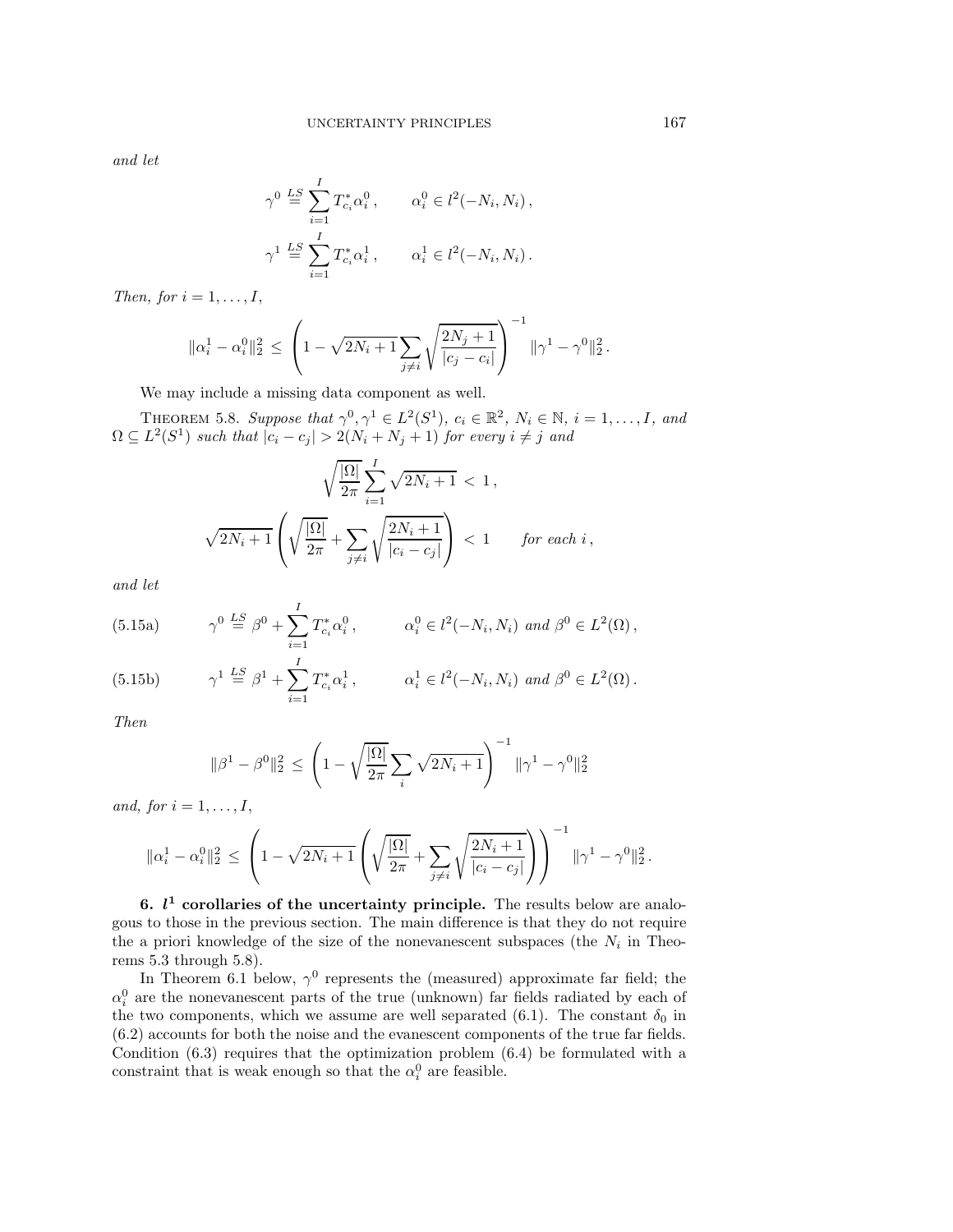<span id="page-14-1"></span>THEOREM 6.1. *Suppose that*  $\gamma^0, \alpha_1^0, \alpha_2^0 \in L^2(S^1)$  *and*  $c_1, c_2 \in \mathbb{R}^2$  *such that* 

(6.1) 
$$
\frac{4\|\alpha_i^0\|_{l^0}}{|c_1-c_2|^{\frac{1}{3}}}<1 \quad \text{for each } i
$$

*and*

<span id="page-14-2"></span>(6.2) 
$$
\|\gamma^0 - T_{c_1}^* \alpha_1^0 - T_{c_2}^* \alpha_2^0\|_2 \le \delta_0 \quad \text{for some } \delta_0 \ge 0.
$$

*If*  $\delta \geq 0$  *and*  $\gamma \in L^2(S^1)$  *with* 

<span id="page-14-3"></span>(6.3) 
$$
\delta \geq \delta_0 + \|\gamma - \gamma^0\|_2
$$

*and*

<span id="page-14-4"></span>(6.4) 
$$
(\alpha_1, \alpha_2) = \operatorname{argmin} \|\alpha_1\|_{l^1} + \|\alpha_2\|_{l^1}
$$
  
s.t. 
$$
\|\gamma - T_{c_1}^* \alpha_1 - T_{c_2}^* \alpha_2\|_2 \le \delta, \ \alpha_1, \alpha_2 \in L^2(S^1),
$$

*then, for*  $i = 1, 2$ ,

<span id="page-14-8"></span>(6.5) 
$$
\|\alpha_i^0 - \alpha_i\|_2^2 \le \left(1 - \frac{4\|\alpha_i^0\|_{l^0}}{|c_1 - c_2|^{\frac{1}{3}}}\right)^{-1} 4\delta^2.
$$

*Proof.* A consequence of  $(6.3)$  is that the pair  $(\alpha_1^0, \alpha_2^0)$  satisfies the constraint in [\(6.4\)](#page-14-4), which implies that

<span id="page-14-6"></span>(6.6) 
$$
\|\alpha_1\|_{l^1} + \|\alpha_2\|_{l^1} \le \|\alpha_1^0\|_{l^1} + \|\alpha_2^0\|_{l^1}
$$

because  $(\alpha_1, \alpha_2)$  is a minimizer. Additionally, with  $W_i$  representing the  $l^0$ -support of  $\alpha_i^0$  and  $W_i^c$  its complement,

<span id="page-14-5"></span>
$$
\|\alpha_{i}\|_{l^{1}} = \|\alpha_{i}^{0} + (\alpha_{i} - \alpha_{i}^{0})\|_{l^{1}}
$$
\n
$$
= \|\alpha_{i}^{0} + (\alpha_{i} - \alpha_{i}^{0})\|_{l^{1}(W_{i})} + \|\alpha_{i} - \alpha_{i}^{0}\|_{l^{1}(W_{i}^{c})}
$$
\n
$$
= \|\alpha_{i}^{0} + (\alpha_{i} - \alpha_{i}^{0})\|_{l^{1}(W_{i})} + \|\alpha_{i} - \alpha_{i}^{0}\|_{l^{1}} - \|\alpha_{i} - \alpha_{i}^{0}\|_{l^{1}(W_{i})}
$$
\n
$$
\geq \|\alpha_{i}^{0}\|_{l^{1}} + \|\alpha_{i} - \alpha_{i}^{0}\|_{l^{1}} - 2\|\alpha_{i} - \alpha_{i}^{0}\|_{l^{1}(W_{i})}.
$$

Inserting [\(6.7\)](#page-14-5) into [\(6.6\)](#page-14-6) yields

<span id="page-14-7"></span>
$$
(6.8) \t ||\alpha_1 - \alpha_1^0||_{l^1} + ||\alpha_2 - \alpha_2^0||_{l^1} \leq 2(||\alpha_1 - \alpha_1^0||_{l^1(W_1)} + ||\alpha_2 - \alpha_2^0||_{l^1(W_2)}).
$$

We now use [\(6.3\)](#page-14-3) together with [\(6.2\)](#page-14-2), the constraint in [\(6.4\)](#page-14-4), and the fact that  $T_{c_1-c_2}^*$  is an  $L^2$ -isometry to obtain

<span id="page-14-9"></span>
$$
4\delta^2 \geq (\|\gamma - \gamma^0\|_2 + \delta_0 + \delta)^2
$$
  
\n
$$
\geq (\|\gamma - \gamma^0\|_2 + \|\gamma^0 - T_{c_1}^*\alpha_1^0 - T_{c_2}^*\alpha_2^0\|_2 + \|\gamma - T_{c_1}^*\alpha_1 - T_{c_2}^*\alpha_2\|_2)^2
$$
  
\n(6.9)  
\n
$$
\geq \|T_{c_1}^*(\alpha_1 - \alpha_1^0) + T_{c_2}^*(\alpha_2 - \alpha_2^0)\|_2^2
$$
  
\n
$$
= \|\alpha_1 - \alpha_1^0 + T_{c_2 - c_1}^*(\alpha_2 - \alpha_2^0)\|_2^2
$$
  
\n
$$
\geq \|\alpha_1 - \alpha_1^0\|_2^2 + \|\alpha_2 - \alpha_2^0\|_2^2 - 2|\langle \alpha_1 - \alpha_1^0, T_{c_2 - c_1}^*(\alpha_2 - \alpha_2^0)\rangle|.
$$

<span id="page-14-0"></span>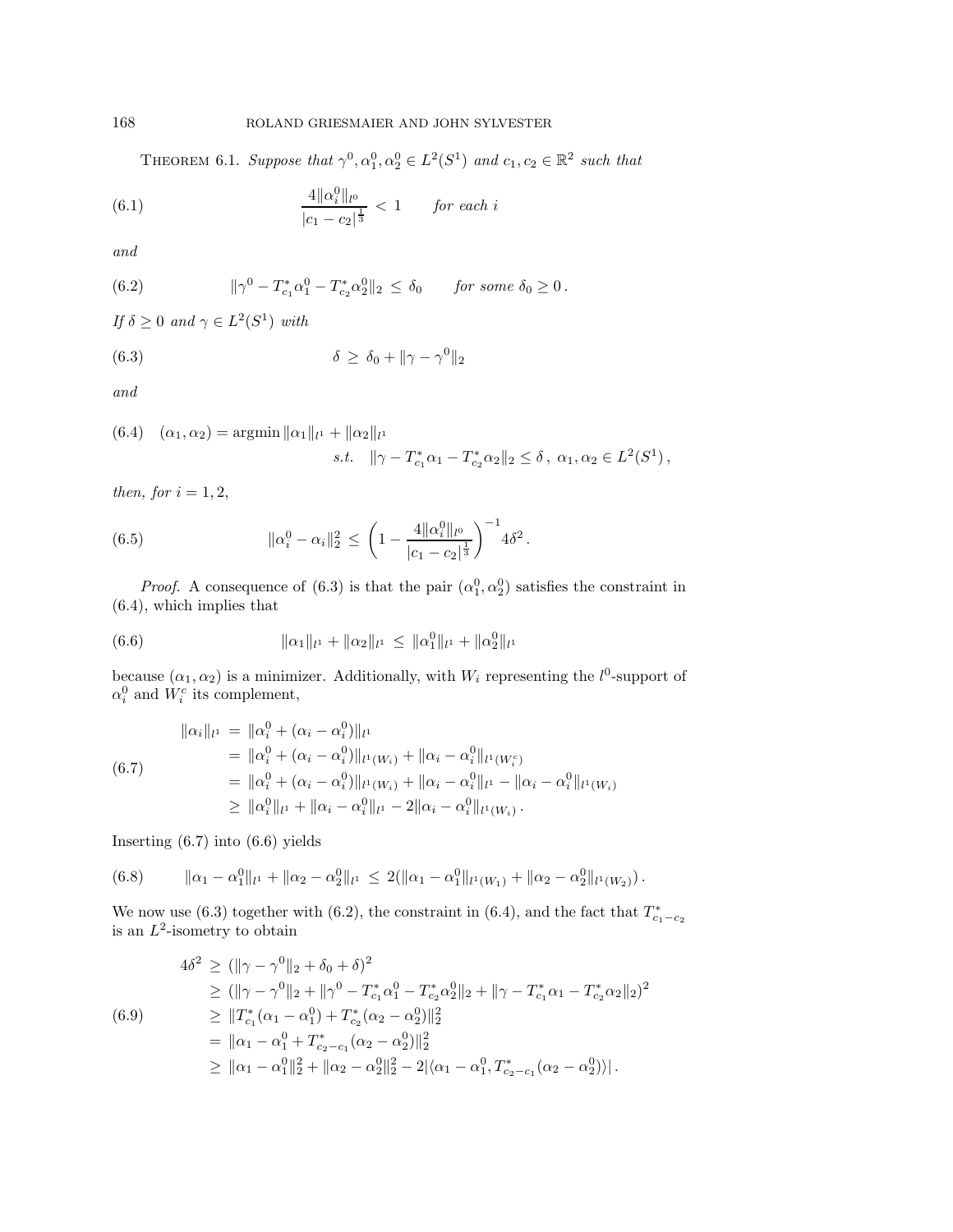Hölder's inequality,  $(4.9)$ , and  $(6.8)$  show

<span id="page-15-0"></span>(6.10)

$$
4\delta^2 \geq \|\alpha_1 - \alpha_1^0\|_2^2 + \|\alpha_2 - \alpha_2^0\|_2^2 - \frac{2}{|c_1 - c_2|^{\frac{1}{3}}} \|\alpha_1 - \alpha_1^0\|_{l^1} \|\alpha_2 - \alpha_2^0\|_{l^1}
$$
  
\n
$$
\geq \|\alpha_1 - \alpha_1^0\|_2^2 + \|\alpha_2 - \alpha_2^0\|_2^2 - \frac{1}{2|c_1 - c_2|^{\frac{1}{3}}} (\|\alpha_1 - \alpha_1^0\|_{l^1} + \|\alpha_2 - \alpha_2^0\|_{l^1})^2
$$
  
\n
$$
\geq \|\alpha_1 - \alpha_1^0\|_2^2 + \|\alpha_2 - \alpha_2^0\|_2^2 - \frac{2}{|c_1 - c_2|^{\frac{1}{3}}} (\|\alpha_1 - \alpha_1^0\|_{l^1(W_1)} + \|\alpha_2 - \alpha_2^0\|_{l^1(W_2)})^2.
$$

Using Hölder's inequality once more yields

$$
4\delta^2 \ge ||\alpha_1 - \alpha_1^0||_2^2 + ||\alpha_2 - \alpha_2^0||_2^2
$$
  

$$
-\frac{2}{|c_1 - c_2|^{\frac{1}{3}}} (|W_1|^{\frac{1}{2}} ||\alpha_1 - \alpha_1^0 ||_2 + |W_2|^{\frac{1}{2}} ||\alpha_2 - \alpha_2^0 ||_2)^2
$$
  

$$
\ge ||\alpha_1 - \alpha_1^0||_2^2 + ||\alpha_2 - \alpha_2^0||_2^2
$$
  

$$
-\frac{4}{|c_1 - c_2|^{\frac{1}{3}}} (|W_1| ||\alpha_1 - \alpha_1^0||_2^2 + |W_2||\alpha_2 - \alpha_2^0||_2^2),
$$

which implies [\(6.5\)](#page-14-8) because  $|W_i| = ||\alpha_i^0||_{l^0}$ .

Assuming that some a priori information on the size of the nonevanescent subspaces is available and that the distances between the source components is large relative to their dimensions, we can improve the dependence of the stability estimates on the distances.

<span id="page-15-2"></span>Corollary 6.2. *If we add to the hypothesis of Theorem* [6.1](#page-14-0)

$$
\alpha_i^0, \alpha_i \in l^2(-N_i, N_i)
$$
 and  $|c_1 - c_2| > 2(N_1 + N_2 + 1)$ 

*for some*  $N_1, N_2 \in \mathbb{N}$  *and replace* [\(6.1\)](#page-14-1) *with* 

(6.12) 
$$
\frac{4\|\alpha_i^0\|_{l^0}}{|c_1-c_2|^{\frac{1}{2}}} < 1 \quad \text{for each } i,
$$

*then, for*  $i = 1, 2$ ,

(6.13) 
$$
\|\alpha_i^0 - \alpha_i\|_2^2 \le \left(1 - \frac{4\|\alpha_i^0\|_{l^0}}{|c_1 - c_2|^{\frac{1}{2}}}\right)^{-1} 4\delta^2.
$$

*Proof.* Replace [\(4.9\)](#page-8-1) by [\(4.12\)](#page-9-8) in [\(6.9\)](#page-14-9)–[\(6.10\)](#page-15-0).

The analogue of Theorem [5.5](#page-12-0) for data completion but without a priori knowledge on the size of the nonevanescent subspaces is as follows.

THEOREM 6.3. Suppose that  $\gamma^0, \alpha^0 \in L^2(S^1), \Omega \subseteq S^1, \beta^0 \in L^2(\Omega),$  and  $c \in \mathbb{R}^2$ *such that*

<span id="page-15-1"></span>
$$
\frac{2\|\alpha^0\|_{l^0}|\Omega|}{\pi} \, < \, 1
$$

*and*

$$
\|\gamma^0-T_c^*\alpha^0-\beta^0\|_2\,\leq\,\delta_0\qquad\text{for some }\delta^0\geq 0\,.
$$

 $\Box$ 

 $\Box$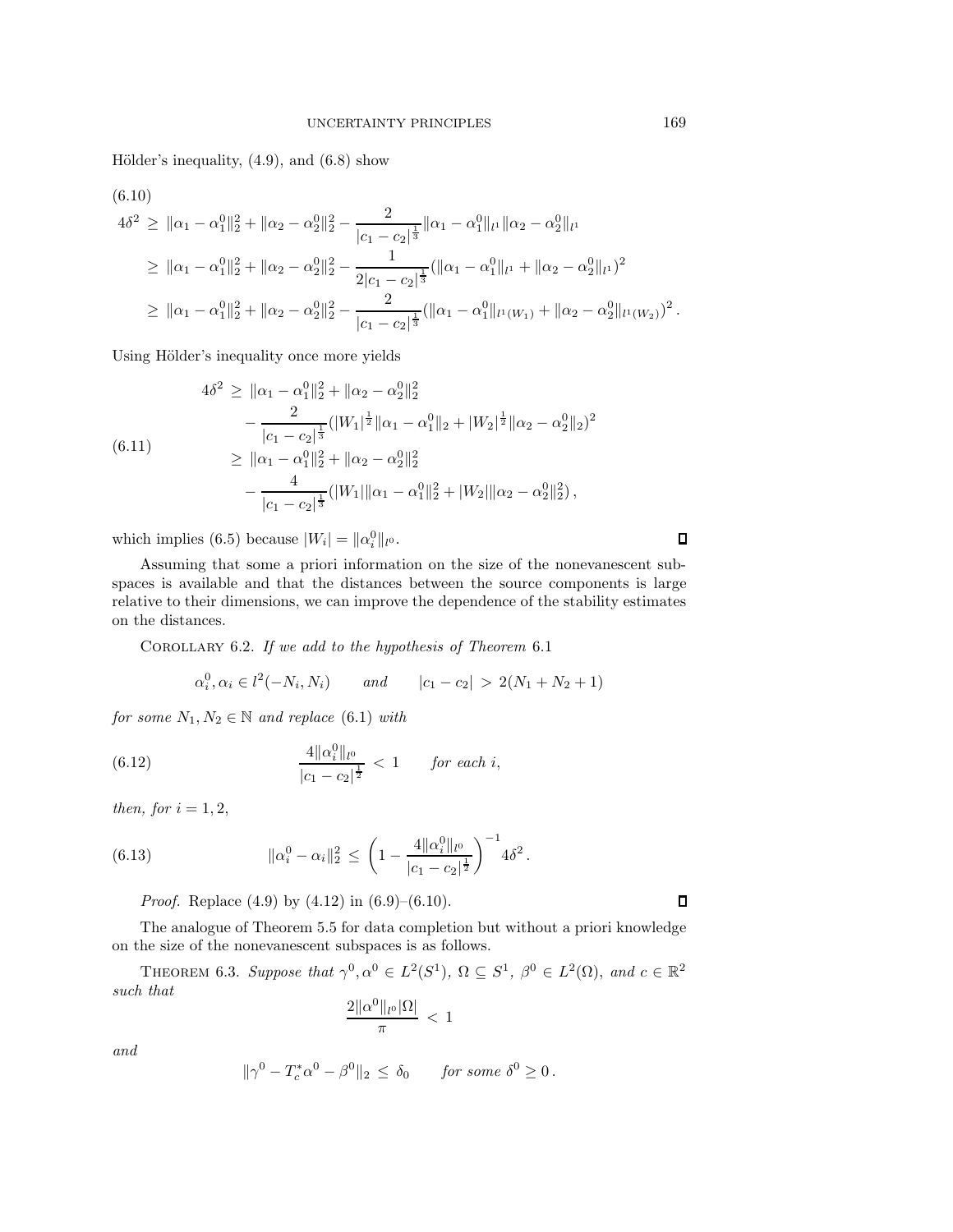*If*  $\delta \geq 0$  *and*  $\gamma \in L^2(S^1)$  *with* 

$$
\delta \ge \delta_0 + \|\gamma - \gamma^0\|_2
$$

*and*

<span id="page-16-1"></span>
$$
\alpha = \operatorname{argmin} \|\alpha\|_{l^1} \quad s.t. \quad \|\gamma - \beta - T_c^* \alpha\|_2 \le \delta \, , \; \alpha \in L^2(S^1) \, , \; \beta \in L^2(\Omega) \, ,
$$

*then*

(6.14a) 
$$
\|\alpha^0 - \alpha\|_2^2 \le \left(1 - \frac{2\|\alpha^0\|_{l^0} |\Omega|}{\pi}\right)^{-1} 4\delta^2
$$

*and*

(6.14b) 
$$
\|\beta^{0} - \beta\|_{2}^{2} \leq \left(1 - \frac{2\|\alpha^{0}\|_{l^{0}}|\Omega|}{\pi}\right)^{-1} 4\delta^{2}.
$$

*Proof.* Proceeding as in  $(6.6)$ – $(6.8)$ , we find that

(6.15) 
$$
\|\alpha - \alpha^0\|_{l^1} \le 2\|\alpha - \alpha^0\|_{l^1(W)},
$$

with W representing the  $l^0$ -support of  $\alpha^0$ . Applying arguments similar to those in [\(6.9\)](#page-14-9) yields

<span id="page-16-0"></span>
$$
4\delta^2 \geq \|\alpha - \alpha^0\|_2^2 + \|\beta - \beta^0\|_2^2 - 2|\langle T_c^*(\alpha - \alpha^0), \beta - \beta^0 \rangle|.
$$

We now use Hölder's inequality,  $(4.1)$ , the mapping properties of the operator which maps  $\alpha$  to its Fourier coefficients, and [\(6.15\)](#page-16-0) to obtain

<span id="page-16-2"></span>
$$
(6.16)
$$
\n
$$
4\delta^{2} \geq ||\alpha - \alpha^{0}||_{2}^{2} + ||\beta - \beta^{0}||_{2}^{2} - 2||T_{c}^{*}(\alpha - \alpha^{0})||_{L^{\infty}}||\beta - \beta^{0}||_{L^{1}}
$$
\n
$$
= ||\alpha - \alpha^{0}||_{2}^{2} + ||\beta - \beta^{0}||_{2}^{2} - 2||\alpha - \alpha^{0}||_{L^{\infty}}||\beta - \beta^{0}||_{L^{1}}
$$
\n
$$
\geq ||\alpha - \alpha^{0}||_{2}^{2} + ||\beta - \beta^{0}||_{2}^{2} - \frac{2}{\sqrt{2\pi}}||\alpha - \alpha^{0}||_{l^{1}}||\beta - \beta^{0}||_{L^{1}}
$$
\n
$$
\geq ||\alpha - \alpha^{0}||_{2}^{2} + ||\beta - \beta^{0}||_{2}^{2} - \frac{4}{\sqrt{2\pi}}||\alpha - \alpha^{0}||_{l^{1}(W)}||\beta - \beta^{0}||_{L^{1}}
$$
\n
$$
\geq ||\alpha - \alpha^{0}||_{2}^{2} + ||\beta - \beta^{0}||_{2}^{2} - \frac{4}{\sqrt{2\pi}}\sqrt{||W||_{\alpha} - \alpha^{0}||_{2}\sqrt{|\Omega||_{\beta} - \beta^{0}||_{2}}
$$
\n
$$
\geq \left(1 - \frac{2}{\pi}|W||\Omega|\right)||\alpha - \alpha^{0}||_{2}^{2} + \left(||\beta - \beta^{0}||_{2} - \frac{2}{\sqrt{2\pi}}\sqrt{||W||\Omega||_{\alpha} - \alpha^{0}||_{2}\right)^{2}.
$$

Dropping the second term gives [\(6.14\)](#page-16-1) for  $\alpha$  because  $|W| = ||\alpha^{0}||_{l^{0}}$ , and we may interchange the roles of  $\alpha$  and  $\beta$  when completing the square in the last line of [\(6.16\)](#page-16-2) to obtain the estimate for  $\beta$ .  $\Box$ 

If  $\Omega$  is unknown as well, then Theorem [6.3](#page-15-1) can be adapted as follows (for a proof of the following corollary we refer to section SM4 in the supplementary material; uncertainty supplement.pdf [\[local](#page-0-1)[/web](http://epubs.siam.org/doi/suppl/10.1137/16M1086157/suppl_file/uncertainty_supplement.pdf) 286KB]).

<span id="page-16-3"></span>COROLLARY 6.4. *Suppose that*  $\gamma^0, \alpha^0 \in L^2(S^1), \Omega \subseteq S^1, \beta^0 \in L^2(\Omega)$ , and  $c \in \mathbb{R}^2$ *such that*

<span id="page-16-4"></span>(6.17) 
$$
\frac{4}{\sqrt{2\pi}} \frac{1}{\tau^2} ||\alpha^0||_{l^0} < 1 \quad and \quad \frac{4}{\sqrt{2\pi}} \tau^2 |\Omega| < 1 \quad \text{for some } \tau > 0
$$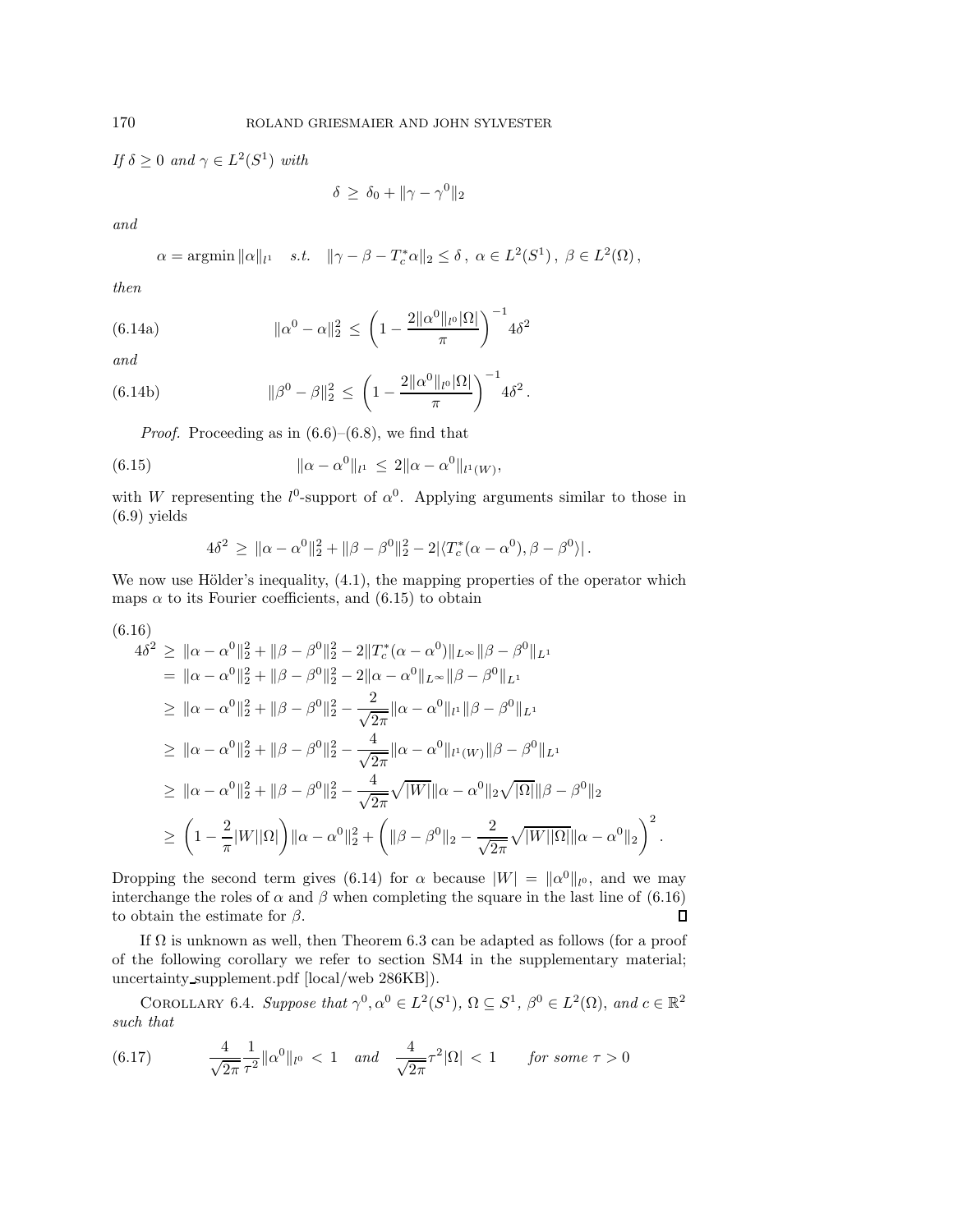*and*

$$
\|\gamma^0 - T_c^*\alpha^0 - \beta^0\|_2 \le \delta_0 \quad \text{for some } \delta_0 \ge 0.
$$

*If*  $\delta \geq 0$  *and*  $\gamma \in L^2(S^1)$  *with* 

$$
\delta \ge \delta_0 + \|\gamma - \gamma^0\|_2
$$

*and* (6.18)

<span id="page-17-0"></span> $(\alpha, \beta) = \operatorname{argmin} \frac{1}{\tau} \|\alpha\|_{l^{1}} + \tau \|\beta\|_{L^{1}} \quad s.t. \quad \|\gamma - T_{c}^{*}\alpha - \beta\|_{2} \leq \delta, \ \alpha, \beta \in L^{2}(S^{1}),$ 

*then*

*and*

$$
\|\alpha^0 - \alpha\|_2^2 \le \left(1 - \frac{4}{\sqrt{2\pi}} \frac{1}{\tau^2} \|\alpha^0\|_{l^0}\right)^{-1} 4\delta^2
$$
  

$$
\|\beta^0 - \beta\|_2^2 \le \left(1 - \frac{4}{\sqrt{2\pi}} \tau^2 |\Omega|\right)^{-1} 4\delta^2.
$$

The parameter  $\tau > 0$  in Corollary [6.4](#page-16-3) modifies the optimization problem [\(6.18\)](#page-17-0) to improve the conditioning on the recovery of one of  $\alpha$  or  $\beta$  at the cost of the other. The simplest (symmetric) choice is  $\tau^2 = \sqrt{\frac{|\Omega|}{\|\alpha^0\|_{l^0}}},$  which replaces [\(6.17\)](#page-16-4) with  $\frac{8}{\pi}|\Omega| \|\alpha^0\|_{l^0} < 1$ . A possible application of Corollary [6.4](#page-16-3) is the problem of removing (high-amplitude) strongly localized noise from measured far field data.

Next we consider sources supported on sets with multiple disjoint components (a proof of the following theorem is available in the supplementary material in section SM4; uncertainty supplement.pdf [\[local](#page-0-1)[/web](http://epubs.siam.org/doi/suppl/10.1137/16M1086157/suppl_file/uncertainty_supplement.pdf) 286KB]).

<span id="page-17-1"></span>THEOREM 6.5. *Suppose that*  $\gamma^0, \alpha_i^0 \in L^2(S^1)$  *and*  $c_i \in \mathbb{R}^2$ ,  $i = 1, ..., I$ , *such that* 

(6.19) 
$$
\max_{j \neq k} \frac{1}{|c_k - c_j|^{\frac{1}{3}}} 4(I-1) ||\alpha_i^0||_{l^0} < 1 \quad \text{for each } i
$$

*and*

<span id="page-17-2"></span>
$$
\|\gamma^0 - \sum_{i=1}^I T_{c_i}^* \alpha_i^0\|_2 \le \delta_0 \quad \text{for some } \delta^0 \ge 0.
$$

*If*  $\delta > 0$  *and*  $\gamma \in L^2(S^1)$  *with* 

$$
\delta \ge \delta_0 + \|\gamma - \gamma^0\|_2
$$

*and*

<span id="page-17-3"></span>
$$
(6.20) \quad (\alpha_1, \ldots, \alpha_I) = \operatorname{argmin} \sum_{i=1}^I \|\alpha_i\|_{l^1} \quad s.t. \quad \|\gamma - \sum_{i=1}^I T_{c_i}^* \alpha_i\|_2 \le \delta \,, \ \alpha_i \in L^2(S^1) \,,
$$

*then, for*  $i = 1, \ldots, I$ ,

$$
\|\alpha_i^0 - \alpha_i\|_2^2 \le \left(1 - \max_{j \neq k} \frac{1}{|c_k - c_j|^{\frac{1}{3}}} 4(I-1) \|\alpha_i^0\|_{l^0}\right)^{-1} 4\delta^2.
$$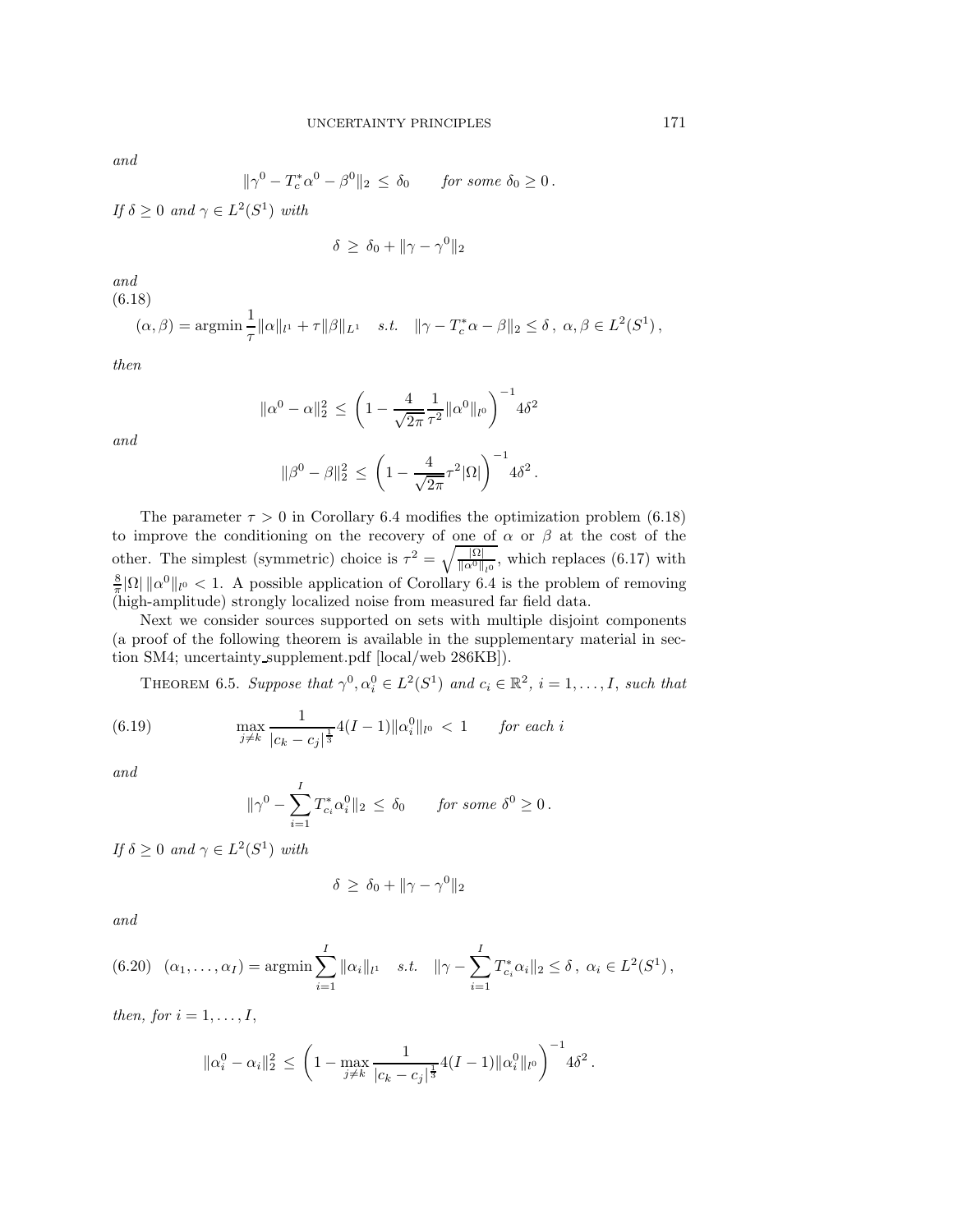As in Corollary [6.2](#page-15-2) we can improve these estimates, under the assumption that some a priori knowledge of the size of the nonevanescent subspaces is available and that the individual source components are sufficiently far apart.

Corollary 6.6. *If we add to the hypothesis of Theorem* [6.5](#page-17-1)

 $\alpha_i^0, \alpha_i \in l^2(-N_i, N_i)$  for each i and  $|c_i - c_j| > 2(N_i + N_j + 1)$  for every  $i \neq j$ *for some*  $N_1, \ldots, N_I \in \mathbb{N}$ *, and replace* [\(6.19\)](#page-17-2) *with* 

$$
\max_{j \neq k} \frac{1}{|c_k - c_j|^{\frac{1}{2}}} 4(I-1) \|\alpha_i^0\|_{l^0} < 1 \quad \text{for each } i \,,
$$

*the conclusion becomes, for*  $i = 1, \ldots, I$ ,

$$
\|\alpha_i^0 - \alpha_i\|_2^2 \le \left(1 - \max_{j \neq k} \frac{1}{|c_k - c_j|^{\frac{1}{2}}} 4(I - 1) \|\alpha_i^0\|_{l^0}\right)^{-1} 4\delta^2.
$$

Next we consider multiple source components together with a missing data component (for a proof of the following theorem, see section SM4 in the supplementary material; uncertainty supplement.pdf [\[local](#page-0-1)[/web](http://epubs.siam.org/doi/suppl/10.1137/16M1086157/suppl_file/uncertainty_supplement.pdf) 286KB]).

<span id="page-18-0"></span>THEOREM 6.7. *Suppose that*  $\gamma^0, \alpha_i^0 \in L^2(S^1), c_i \in \mathbb{R}^2, i = 1, \ldots, I, \Omega \subseteq S^1$ , and  $\beta^0 \in L^2(\Omega)$  *such that* 

(6.21a) 
$$
\frac{2}{\sqrt{2\pi}} \sum_{i=1}^{I} \sqrt{|\Omega| \|\alpha_i^0\|_{l^0}} < 1,
$$

<span id="page-18-1"></span>(6.21b) 
$$
\max_{j \neq k} \frac{1}{|c_k - c_j|^{\frac{1}{3}}} 4(I-1) ||\alpha_i^0||_{l^0} + \frac{2}{\sqrt{2\pi}} \sqrt{|\Omega| ||\alpha_i^0||_{l^0}} < 1 \quad \text{for each } i,
$$

*and*

$$
\|\gamma^0 - \beta^0 - \sum_{i=1}^I T_{c_i}^* \alpha_i^0\|_2 \le \delta_0 \quad \text{for some } \delta_0 \ge 0.
$$

*If*  $\delta \geq 0$  *and*  $\gamma \in L^2(S^1)$  *with* 

$$
\delta \ge \delta_0 + \|\gamma - \gamma^0\|_2
$$

*and*

<span id="page-18-3"></span>(6.22) 
$$
(\alpha_1, ..., \alpha_I) = \underset{i=1}{\text{argmin}} \sum_{i=1}^I \|\alpha_i\|_{l^1}
$$
  
s.t.  $\|\gamma - \beta - \sum_{i=1}^I T_{c_i}^* \alpha_i\|_2 \le \delta, \ \alpha_i \in L^2(S^1), \ \beta \in L^2(\Omega),$ 

*then*

(6.23a) 
$$
\|\beta^{0} - \beta\|_{2}^{2} \le \left(1 - \frac{2}{\sqrt{2\pi}} \sum_{i=1}^{I} \sqrt{|\Omega| \|\alpha_{i}^{0}\|_{l^{0}}}\right)^{-1} 4\delta^{2}
$$

*and, for*  $i = 1, \ldots, I$ ,

<span id="page-18-2"></span>
$$
\|\alpha_i^0 - \alpha_i\|_2^2 \le \left(1 - \max_{j \neq k} \frac{1}{|c_k - c_j|^{\frac{1}{3}}} 4(I - 1) \|\alpha_i^0\|_{l^0} - \frac{2}{\sqrt{2\pi}} \sqrt{|\Omega| \|\alpha_i^0\|_{l^0}} \right)^{-1} 4\delta^2.
$$
\n(6.23b)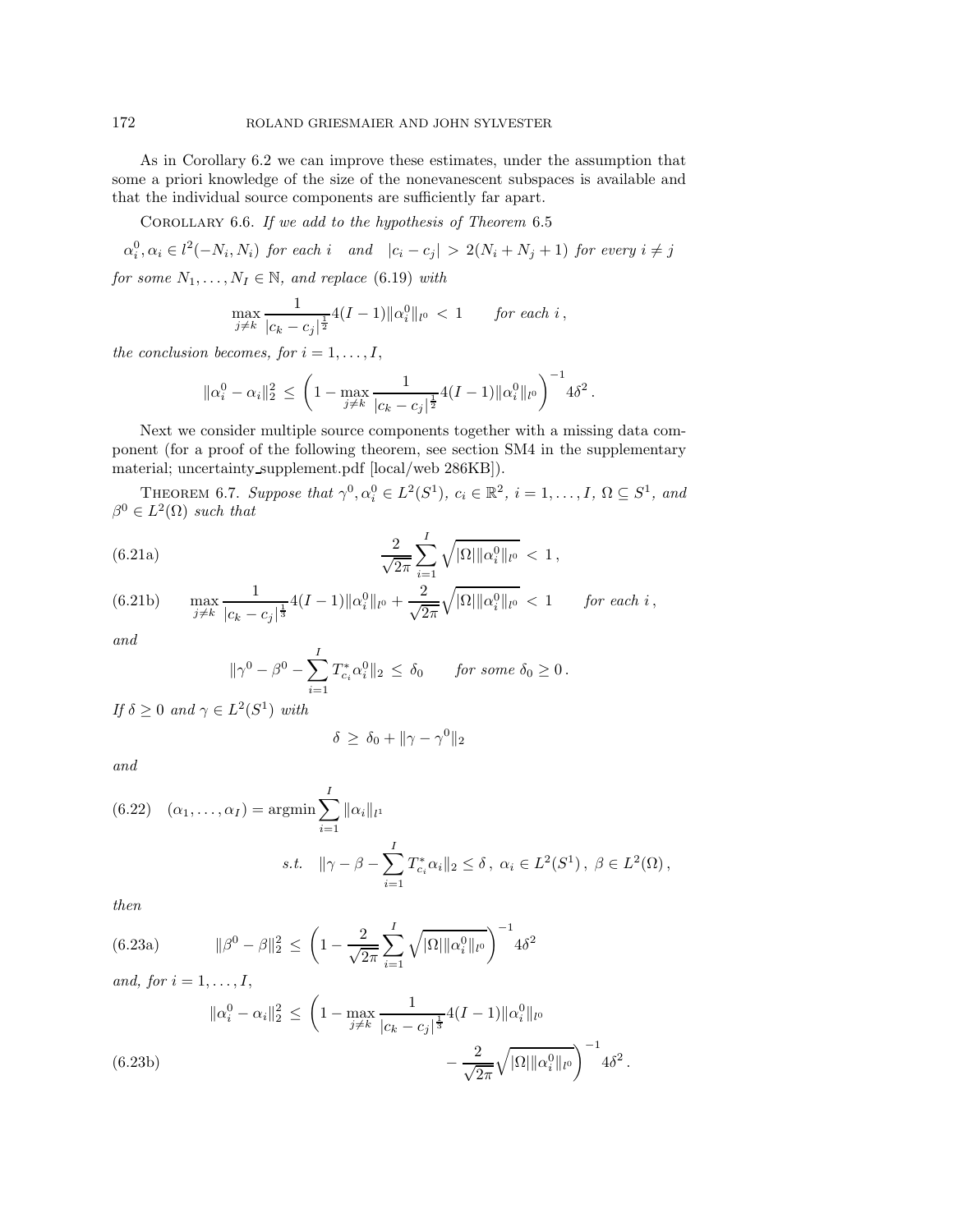Again, including a priori information of the size of the nonevanescent subspaces and assuming that the individual source components are well separated, the result can be improved.

Corollary 6.8. *If we add to the hypothesis of Theorem* [6.7](#page-18-0)

$$
\alpha_i^0, \alpha_i \in l^2(-N_i, N_i) \text{ for each } i \quad \text{and} \quad |c_i - c_j| > 2(N_i + N_j + 1) \text{ for every } i \neq j
$$

*for some*  $N_1, \ldots, N_I \in \mathbb{N}$ *, and replace* [\(6.21b\)](#page-18-1) *with* 

$$
\max_{j \neq k} \frac{1}{|c_k - c_j|^{\frac{1}{2}}} 4(I-1) \| \alpha_i^0 \|_{l^0} + \frac{2}{\sqrt{2\pi}} \sqrt{|\Omega| \| \alpha_i^0 \|_{l^0}} < 1 \quad \text{for each } i,
$$

*the conclusion* [\(6.23b\)](#page-18-2) *becomes, for*  $i = 1, \ldots, I$ ,

$$
\|\alpha_i^0 - \alpha_i\|_2^2 \le \left(1 - \max_{j \neq k} \frac{1}{|c_k - c_j|^{\frac{1}{2}}} 4(I-1) \|\alpha_i^0\|_{l^0} + \frac{2}{\sqrt{2\pi}} \sqrt{|\Omega| \|\alpha_i^0\|_{l^0}} \right)^{-1} 4\delta^2.
$$

Finally, we note that variants of Theorems [6.5](#page-17-1) and [6.7,](#page-18-0) where we replace the  $l<sup>1</sup>$ minimization in [\(6.20\)](#page-17-3) and [\(6.22\)](#page-18-3) by a weighted  $l<sup>1</sup>$  minimization in order to obtain better estimates for certain geometric configurations of the supports of the individual source components, are established in Theorems SM4.2 and SM4.4 in section SM4 in the supplementary material (uncertainty supplement.pdf [\[local/](#page-0-1)[web](http://epubs.siam.org/doi/suppl/10.1137/16M1086157/suppl_file/uncertainty_supplement.pdf) 286KB]).

<span id="page-19-0"></span>**7. Conditioning, resolution, and wavelength.** So far, we have suppressed the dependence on the wavenumber  $k$ . We restore it here and consider the consequences related to conditioning and resolution. We confine our discussion to The-orem [5.3,](#page-10-2) assuming that the  $\gamma^j$ ,  $j = 1, 2$ , represent far fields that are radiated by superpositions of limited power sources supported in balls  $B_{R_i}(c_i)$ ,  $i = 1, 2$ , and that accordingly, for  $k = 1$  (following our discussion at the end of section [3\)](#page-3-0), the numbers  $N_i \gtrsim R_i$  are just a little bigger than the radii of these balls. This becomes  $N_i \gtrsim kR_i$ when we return to conventional units, and the estimate [\(5.8\)](#page-10-1) then depends on the quantity

(7.1) 
$$
\frac{(2N_1+1)(2N_2+1)}{k|c_1-c_2|}.
$$

Writing  $V_i := T_{c_i}^* l^2(-N_i, N_i)$  and denoting by  $P_i : l^2 \to l^2$  the orthogonal projection onto  $V_i$ ,  $i = 1, 2$ , we have  $V_1 \cap V_2 = \{0\}$  if  $c_1 \neq c_2$ , and the angle  $\theta_{12}$  between these subspaces is given by

<span id="page-19-1"></span>
$$
\cos \theta_{12} = \sup_{\substack{\alpha_1 \in V_1 \\ \alpha_2 \in V_2}} \frac{|\langle \alpha_1, \alpha_2 \rangle|}{\|\alpha_1\|_2 \|\alpha_2\|_2} = \sup_{\alpha_1, \alpha_2 \in l^2} \frac{|\langle P_1 \alpha_1, P_2 \alpha_2 \rangle|}{\|\alpha_1\|_2 \|\alpha_2\|_2} = \|P_1 P_2\|_{l^2, l^2}.
$$

A glance at the proof of Lemma [5.1](#page-9-5) reveals that the square root of [\(7.1\)](#page-19-1) is just an upper bound for this cosine. Furthermore, the least squares solutions to [\(5.7\)](#page-10-0) can be constructed from simple formulas,

$$
\alpha_1^j = (I - P_1 P_2)^{-1} P_1 (I - P_2) \gamma^j =: P_{1|2} \gamma^j ,
$$
  
\n
$$
\alpha_2^j = (I - P_2 P_1)^{-1} P_2 (I - P_1) \gamma^j =: P_{2|1} \gamma^j ,
$$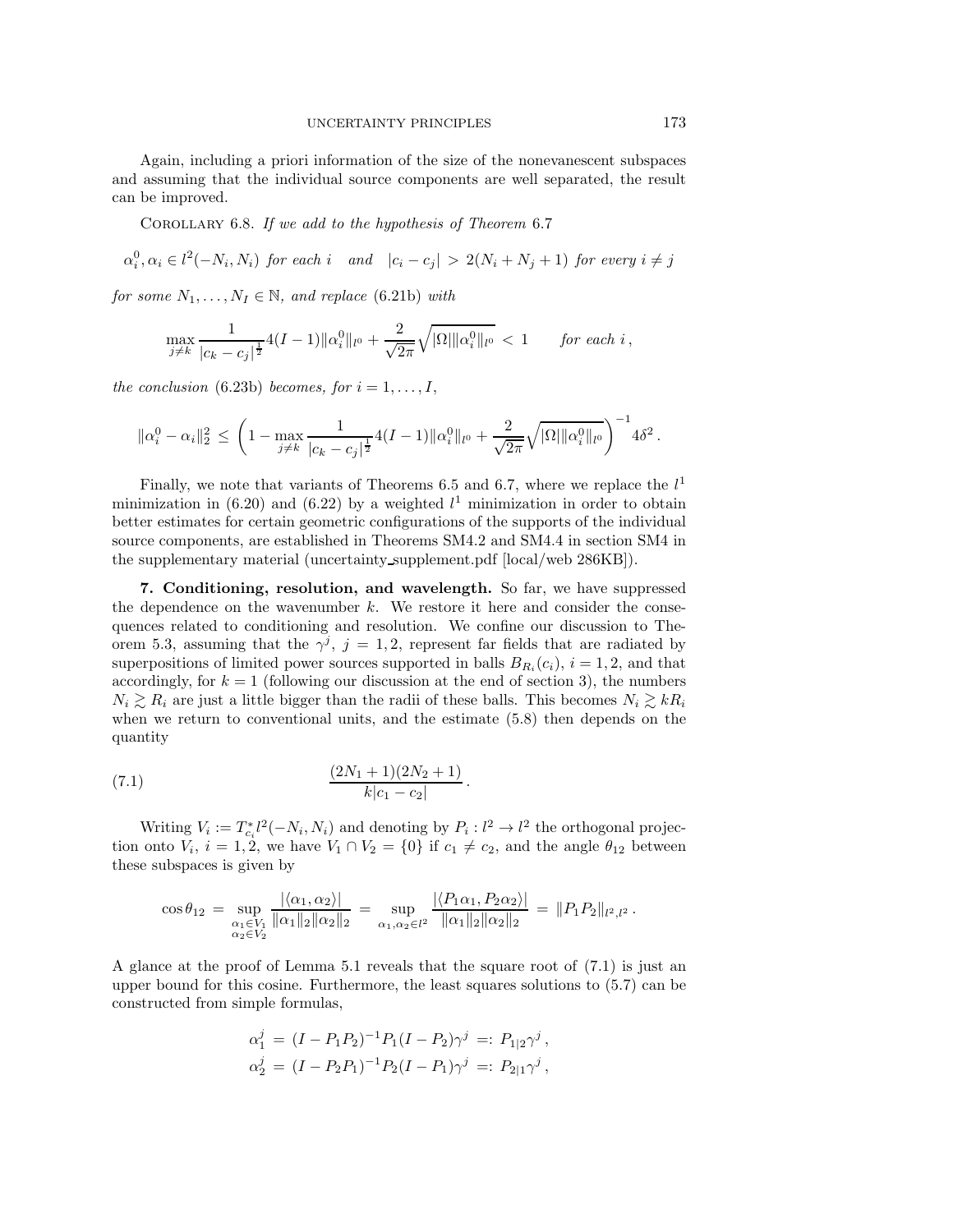where  $P_{1|2}$  and  $P_{2|1}$  denote the projection onto  $V_1$  along  $V_2$ , and vice versa. These satisfy

$$
||P_{1|2}||_{l^2,l^2} = ||P_{2|1}||_{l^2,l^2} = \csc \theta_{12} = \left(\frac{1}{1-\cos^2 \theta_{12}}\right)^{\frac{1}{2}}.
$$

Consequently  $\csc \theta_{12}$  is the absolute condition number for the splitting problem [\(5.7\)](#page-10-0), and Theorem [5.3](#page-10-2) (with our choice of  $N_1$  and  $N_2$ ) essentially says that

<span id="page-20-0"></span>
$$
(7.2) \quad \csc(\theta_{12}) \leq \frac{1}{\sqrt{1 - \frac{(2N_1 + 1)(2N_2 + 1)}{k|c_1 - c_2|}}} \lesssim \frac{1}{\sqrt{1 - \frac{(2kR_1 + 1)(2kR_2 + 1)}{k|c_1 - c_2|}}}.
$$

We will include an example below to show that, at least for large distances, the dependence on k in estimate in  $(7.2)$  is sharp. This means that, for a fixed geometry  $((c_1, R_1), (c_2, R_2))$ , the condition number increases with k. Because resolution is proportional to wavelength, this means that we cannot increase resolution by simply increasing the wavenumber without increasing the dynamic range of the sensors (i.e., the number of significant figures in the measured data). Note that as  $k$  increases, the dimensions of the subspaces  $V_i = T_{c_i}^* l^2(-N_i, N_i) \approx T_{c_i}^* l^2(-kR_i, kR_i)$  increase. The increase in the number of significant Fourier coefficients (nonevanescent Fourier modes) is the way we see higher resolution in this problem.

The situation changes considerably if we replace the limited power source radiated from  $B_{R_1}(c_1)$  by a point source with singularity in  $c_1$ . Then we can choose for  $V_1$  a one-dimensional subspace of  $l^2$  (spanned by the zeroth order Fourier mode translated by  $T_{c_1}^*$  and accordingly set  $N_1 = R_1 = 0$ . Consequently, the estimate [\(7.2\)](#page-20-0) reduces to

<span id="page-20-1"></span>(7.3) 
$$
\csc(\theta_{12}) \le \frac{1}{\sqrt{1 - \frac{2N_2 + 1}{k|c_1 - c_2|}}} \lesssim \frac{1}{\sqrt{1 - \frac{2kR_2 + 1}{k|c_1 - c_2|}}}
$$

Since numerator and denominator have the same units, the conditioning of the splitting operator does not depend on  $k$  in this case.

.

This has immediate consequences for the inverse scattering problem: Qualitative reconstruction methods like the linear sampling method [\[2\]](#page-26-13) or the factorization method [\[13\]](#page-26-14) determine the support of an unknown scatterer by testing pointwise whether the far field of a point source belongs to the range of a certain restricted far field operator, mapping sources supported inside the scatterer to their radiated far field. The inequality [\(7.3\)](#page-20-1) indeed shows that (using these qualitative reconstruction algorithms for the inverse scattering problem) one can increase resolution by simply increasing the wavenumber.

Finally, if we replace both sources by point sources with singularities in  $c_1$  and  $c_2$ , respectively, then we can choose both subspaces  $V_1$  and  $V_2$  to be one-dimensional and accordingly set  $N_1 = N_2 = R_1 = R_2 = 0$ . The estimate [\(7.2\)](#page-20-0) reduces to

<span id="page-20-2"></span>(7.4) 
$$
\csc(\theta_{12}) \leq \frac{1}{\sqrt{1 - \frac{1}{k|c_1 - c_2|}}},
$$

i.e., in this case the conditioning of the splitting operator improves with increasing wavenumber  $k$ . MUSIC-type reconstruction methods  $[5]$  for inverse scattering problems with infinitesimally small scatterers recover the locations of a collection of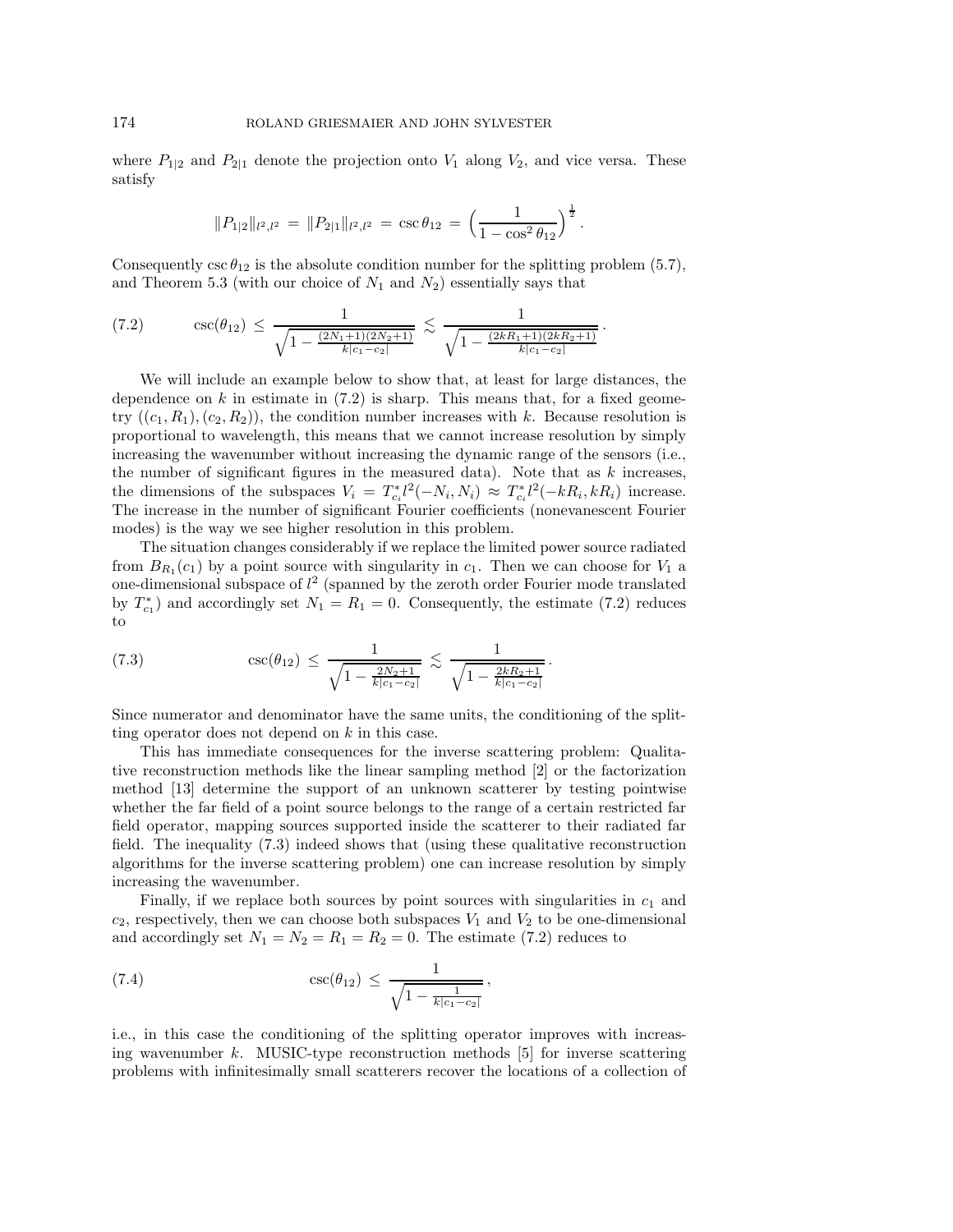unknown small scatterers by testing pointwise whether the far field of a point source belongs to the range of a certain restricted far field operator, mapping point sources with singularities at the positions of the small scatterers to their radiated far field. From [\(7.4\)](#page-20-2) we conclude that (using MUSIC-type reconstruction algorithms for the inverse scattering problem with infinitesimally small scatterers) one can increase resolution by simply increasing the wavenumber, and the reconstruction becomes more stable for higher frequencies.

<span id="page-21-0"></span>**8. An analytic example.** The example below illustrates that the estimate of the cosine of the angle between two far fields radiated by two sources supported in balls  $B_{R_1}(c_1)$  and  $B_{R_2}(c_2)$ , respectively, cannot be better than proportional to the quantity

$$
\sqrt{\frac{kR_1R_2}{|c_1-c_2|}}.
$$

As pointed out in the previous section, we need only construct the example for  $k = 1$ . We will let f be a single-layer source supported on a horizontal line segment of width  $W$ , and let g be the same source, translated vertically by a distance  $d$  (i.e.,  $c_1 = (0,0)$  and  $c_2 = (0,d)$ ). Specifically, with H denoting the Heaviside or indicator function, and  $\delta$  the Dirac mass, we obtain

$$
f = \frac{1}{\sqrt{W}} H_{|x| \le W} \delta_{y=0},
$$
  

$$
g = \frac{1}{\sqrt{W}} H_{|x| \le W} \delta_{y=d}.
$$

The far fields radiated by  $f$  and  $g$  are

$$
\alpha_f(\theta) = (\mathcal{F}f)(\theta) = 2 \frac{\sin(W \cos t)}{\sqrt{W} \cos t},
$$
  

$$
\alpha_g(\theta) = (\mathcal{F}g)(\theta) = e^{-id \sin t} 2 \frac{\sin(W \cos t)}{\sqrt{W} \cos t}
$$

for  $\theta = (\cos t, \sin t) \in S^1$ . Accordingly

$$
\|\alpha_f\|_2^2 = \|\alpha_g\|_2^2 = 4 \int_0^{2\pi} \frac{\sin^2(W \cos t)}{(W \cos t)^2} W dt = 8 \int_{-W}^W \frac{\sin^2(\xi)}{\xi^2} \frac{W}{\sqrt{W^2 - \xi^2}} d\xi
$$
  

$$
\geq 8 \int_{-W}^W \frac{\sin^2(\xi)}{\xi^2} d\xi = 8 \int_{-\infty}^{\infty} \frac{\sin^2(\xi)}{\xi^2} d\xi - 16 \int_W^{\infty} \frac{\sin^2(\xi)}{\xi^2} d\xi,
$$

and we can evaluate the first integral on the right-hand side using the Plancherel equality as  $2\frac{\sin\xi}{\xi}$  is the Fourier transform of the characteristic function of the interval [−1, 1], and we estimate the second, yielding

$$
\|\alpha_f\|_2^2 \ge 8(\pi - \frac{2}{W}).
$$

On the other hand, for  $d \gg W$ , according to the principle of stationary phase (there are stationary points at  $\pm \frac{\pi}{2}$ ),

$$
\langle \alpha_f, \alpha_g \rangle = 4W \int_0^{2\pi} \frac{\sin^2(W \cos t)}{(W \cos t)^2} e^{-id \sin t} dt = 8\sqrt{2\pi} \frac{W}{\sqrt{d}} \cos \left( d - \frac{\pi}{4} \right) + O(d^{-\frac{3}{2}}),
$$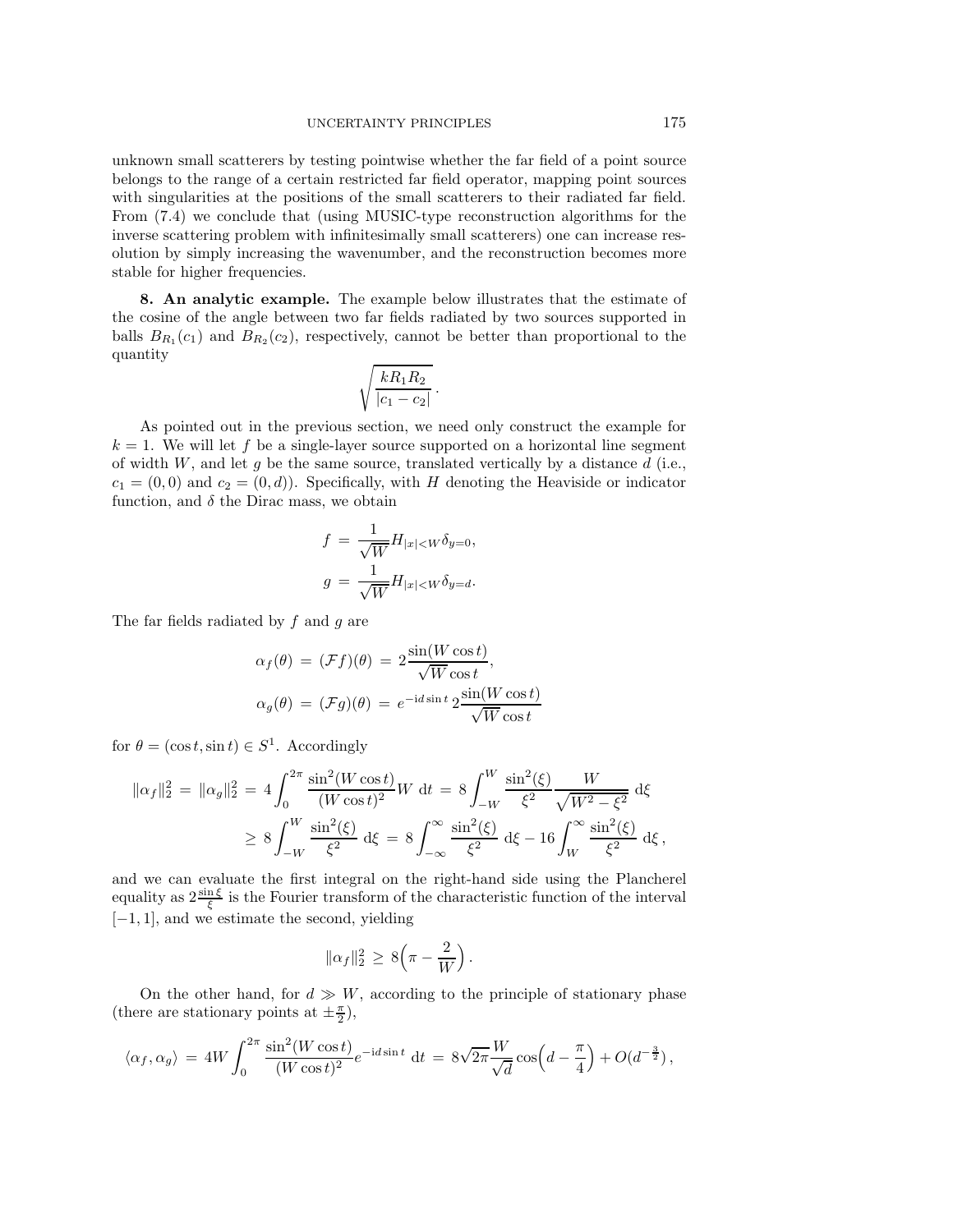which shows that for  $d \gg W \gg 1$ 

$$
\frac{\langle \alpha_f, \alpha_g \rangle}{\|\alpha_f\|_2 \|\alpha_g\|_2} \approx \sqrt{\frac{2}{\pi}} \frac{W}{\sqrt{d}} \cos\left(d - \frac{\pi}{4}\right),
$$

<span id="page-22-0"></span>which decays no faster than that predicted by Theorem [5.3.](#page-10-2)

**9. Numerical examples.** Next we consider the numerical implementation of the  $l^2$  approach from section [5](#page-9-0) and the  $l^1$  approach from section [6](#page-13-0) for far field splitting and data completion simultaneously (cf. Theorems [5.8](#page-13-1) and [6.7\)](#page-18-0). Since both schemes are extensions of corresponding algorithms for far field splitting as described in [\[9\]](#page-26-2) (least squares) and [\[10\]](#page-26-3) (basis pursuit), we just briefly comment on modifications that have to be made to include data completion and refer the reader to [\[9,](#page-26-2) [10\]](#page-26-3) for further details.

Given a far field  $\alpha = \sum_{i=1}^{I} T_{c_i}^* \alpha_i$  that is a superposition of far fields  $T_{c_i}^* \alpha_i$  radiated from balls  $B_{R_i}(c_i)$  for some  $c_i \in \mathbb{R}^2$  and  $R_i > 0$ , we assume in the following that we are unable to observe all of  $\alpha$  and that a subset  $\Omega \subseteq S^1$  is unobserved. The aim is to recover  $\alpha|_{\Omega}$  from  $\alpha|_{S^1\setminus\Omega}$  and a priori information on the location of the supports of the individual source components  $B_{R_i}(c_i)$ ,  $i = 1, \ldots, I$ .

We first consider the  $l^2$  approach from section [5](#page-9-0) and write  $\gamma := \alpha|_{S^1 \setminus \Omega}$  for the observed far field data and  $\beta := -\alpha|_{\Omega}$ . Accordingly,

$$
\gamma = \beta + \sum_{i=1}^{I} T_{c_i}^* \alpha_i ,
$$

i.e., we are in the setting of Theorem [5.8.](#page-13-1) Using the shorthand  $V_{\Omega} := L^2(\Omega)$  and  $V_i := T_{c_i}^* l^2(-N_i, N_i), i = 1, \ldots, I$ , the least squares problem [\(5.15\)](#page-13-2) is equivalent to seeking approximations  $\hat{\beta} \in V_{\Omega}$  and  $\tilde{\alpha}_i \in l^2(-N_i, N_i)$ ,  $i = 1, ..., I$ , satisfying the Galerkin condition Galerkin condition

<span id="page-22-1"></span>
$$
(9.1) \qquad \langle \widetilde{\beta} + T_{c_1}^* \widetilde{\alpha}_1 + \cdots + T_{c_I}^* \widetilde{\alpha}_I, \phi \rangle = \langle \gamma, \phi \rangle \qquad \text{for all } \phi \in V_{\Omega} \oplus V_1 \oplus \cdots \oplus V_I \, .
$$

The size of the individual subspaces depends on the a priori information on  $R_1, \ldots, R_I$ . Following our discussion at the end of section [3](#page-3-0) we choose  $N_j = \frac{e}{2}kR_j$  in our numerical example below. Denoting by  $P_{\Omega}$  and  $P_1, \ldots, P_I$  the orthogonal projections onto  $V_{\Omega}$ and  $V_1, \ldots, V_I$ , respectively, [\(9.1\)](#page-22-1) is equivalent to the linear system

$$
\widetilde{\beta} + P_{\Omega} P_1 T_{c_1}^* \widetilde{\alpha}_1 + \dots + P_{\Omega} P_I T_{c_I}^* \widetilde{\alpha}_I = 0,
$$
  
\n
$$
P_1 P_{\Omega} \widetilde{\beta} + T_{c_1}^* \widetilde{\alpha}_1 + \dots + P_1 P_I T_{c_I}^* \widetilde{\alpha}_I = P_1 \gamma,
$$
  
\n
$$
\vdots
$$

<span id="page-22-2"></span>(9.2)

$$
P_I P_{\Omega} \widetilde{\beta} + P_I P_1 T_{c_1}^* \widetilde{\alpha}_1 + \cdots + T_{c_I}^* \widetilde{\alpha}_I = P_I \gamma.
$$

Explicit matrix representations of the individual matrix blocks in [\(9.2\)](#page-22-2) follow directly from  $(4.2)$ – $(4.3)$  (see [\[9,](#page-26-2) Lemma 3.3] for details) for  $P_1, \ldots, P_l$  and by applying a DFT to the characteristic function on  $S^1 \setminus \Omega$  for  $P_{\Omega}$ . Accordingly, the block matrix corresponding to the entire linear system can be assembled, and the linear system can be solved directly. The estimates from Theorem [5.8](#page-13-1) give bounds on the absolute condition number of the system matrix.

The main advantage of the  $l^1$  approach from section [6](#page-13-0) is that no a priori information on the radii  $R_i$  of the balls  $B_{R_i}(c_i)$ ,  $i = 1, \ldots, I$ , containing the individual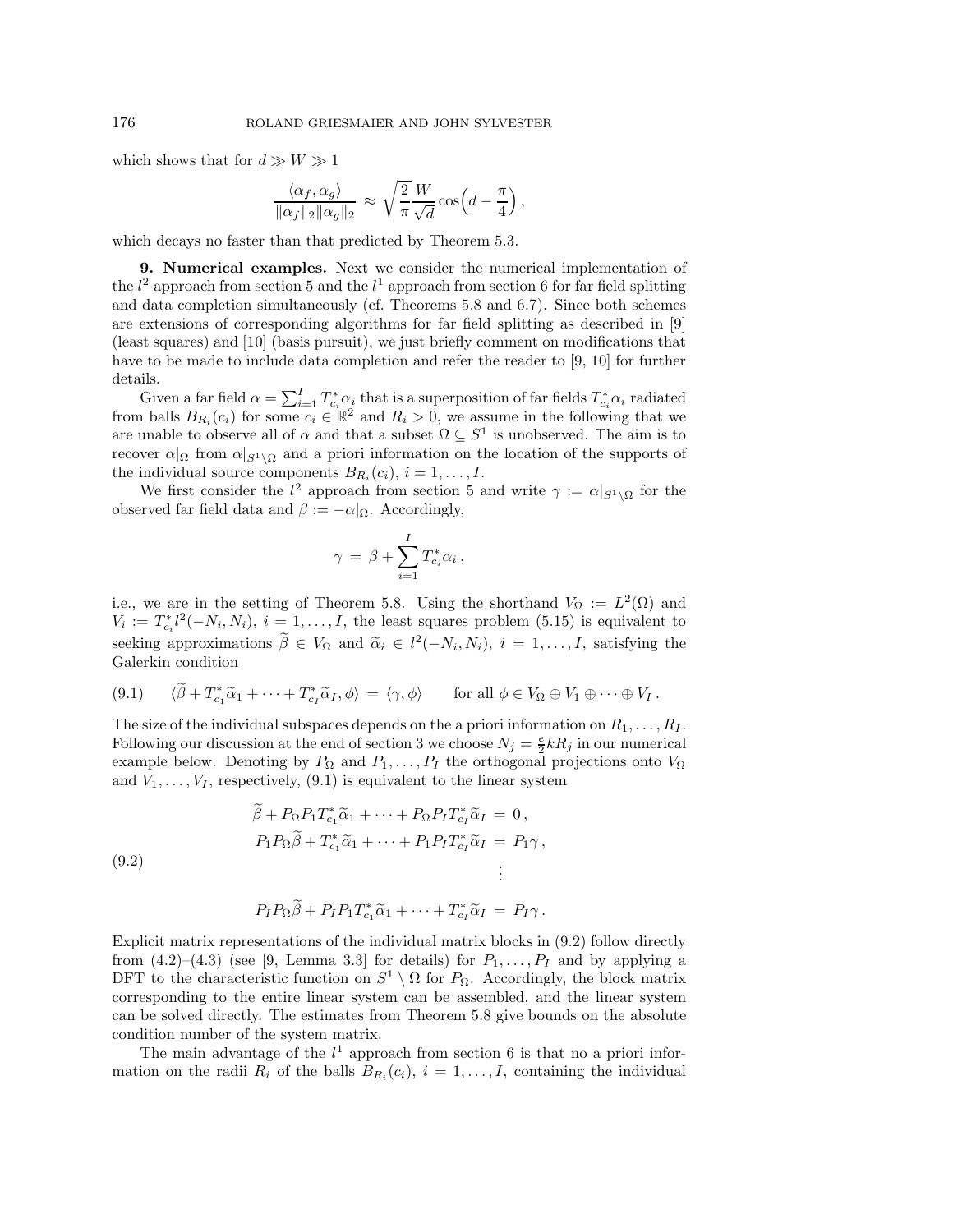<span id="page-23-2"></span>

Fig. 9.1. Left: Geometry of the scatterers (solid) and a priori information on the source locations (dashed). Right: Real part (solid) and imaginary part (dashed) of the far field  $\alpha$ .

source components is required. However, we still assume that a priori knowledge of the centers  $c_1, \ldots, c_l$  of such balls is available. Using the orthogonal projection  $P_{\Omega}$ onto  $L^2(\Omega)$ , the basis pursuit formulation from Theorem [6.7](#page-18-0) can be rewritten as (9.3)

<span id="page-23-0"></span>
$$
(\widetilde{\alpha}_1,\ldots,\widetilde{\alpha}_I) = \operatorname{argmin} \sum_{i=1}^I \|\alpha_i\|_{l^1} \quad \text{s.t.} \quad \left\|\gamma - P_{\Omega}\left(\sum_{i=1}^I T_{c_i}^*\alpha_i\right)\right\|_2 \le \delta, \ \alpha_i \in L^2(S^1).
$$

Accordingly,  $\tilde{\beta} := \sum_{i=1}^{I} (T_{c_i}^* \tilde{\alpha}_i)|_{\Omega}$  is an approximation of the missing data segment. It<br>is well known that the minimization problem from (9.3) is equivalent to minimizing is well known that the minimization problem from [\(9.3\)](#page-23-0) is equivalent to minimizing the Tikhonov functional

<span id="page-23-3"></span>(9.4) 
$$
\Psi_{\mu}(\alpha_1, ..., \alpha_I) = \left\| \gamma - P_{\Omega} \left( \sum_{i=1}^I T_{c_i}^* \alpha_i \right) \right\|_2^2 + \mu \sum_{i=1}^I \|\alpha_i\|_{l^1},
$$

 $[\alpha_1,\ldots,\alpha_I] \in l^2 \times \cdots \times l^2$ , for a suitably chosen regularization parameter  $\mu > 0$  (see, e.g., [\[8,](#page-26-16) Proposition 2.2]). The unique minimizer of this functional can be approximated using (fast) iterative soft thresholding (cf.  $[1, 4]$  $[1, 4]$ ). Apart from the projection  $P_{\Omega}$ , which can be implemented straightforwardly, our numerical implementation, as well as the convergence analysis, is analogous to the implementation of far field splitting described in  $[10]$ <sup>[4](#page-23-1)</sup>

*Example* 9.1. We consider a scattering problem with three obstacles as shown in Figure [9.1](#page-23-2) (left), which are illuminated by a plane wave  $u^{i}(x) = e^{ikx \cdot d}$ ,  $x \in \mathbb{R}^{2}$ , with incident direction  $d = (1, 0)$  and wavenumber  $k = 1$  (i.e., the wavelength is  $\lambda = 2\pi \approx 6.28$ . Assuming that the ellipse is sound soft whereas the kite and the nut are sound hard, the scattered field  $u<sup>s</sup>$  satisfies the homogeneous Helmholtz equation outside the obstacles, the Sommerfeld radiation condition at infinity, and Dirichlet (ellipse) or Neumann boundary conditions (kite and nut) on the boundaries of the obstacles. We simulate the corresponding far field  $\alpha$  of  $u^s$  on an equidistant grid with 512 points on the unit sphere  $S^1$  using a Nyström method (cf. [\[3,](#page-26-19) [14\]](#page-26-20)). Figure [9.1](#page-23-2) (right) shows the real part (solid line) and the imaginary part (dashed line) of  $\alpha$ . Since the far field  $\alpha$  can be written as a superposition of three far fields radiated by

<span id="page-23-1"></span><sup>&</sup>lt;sup>4</sup>In [\[10\]](#page-26-3) we used additional weights in the  $l<sup>1</sup>$  minimization problem to ensure that its solution indeed gives the exact far field split. Here we don't use these weights, but our estimates from section [6](#page-13-0) imply that the solution of [\(9.3\)](#page-23-0) and [\(9.4\)](#page-23-3) is very close to the true split.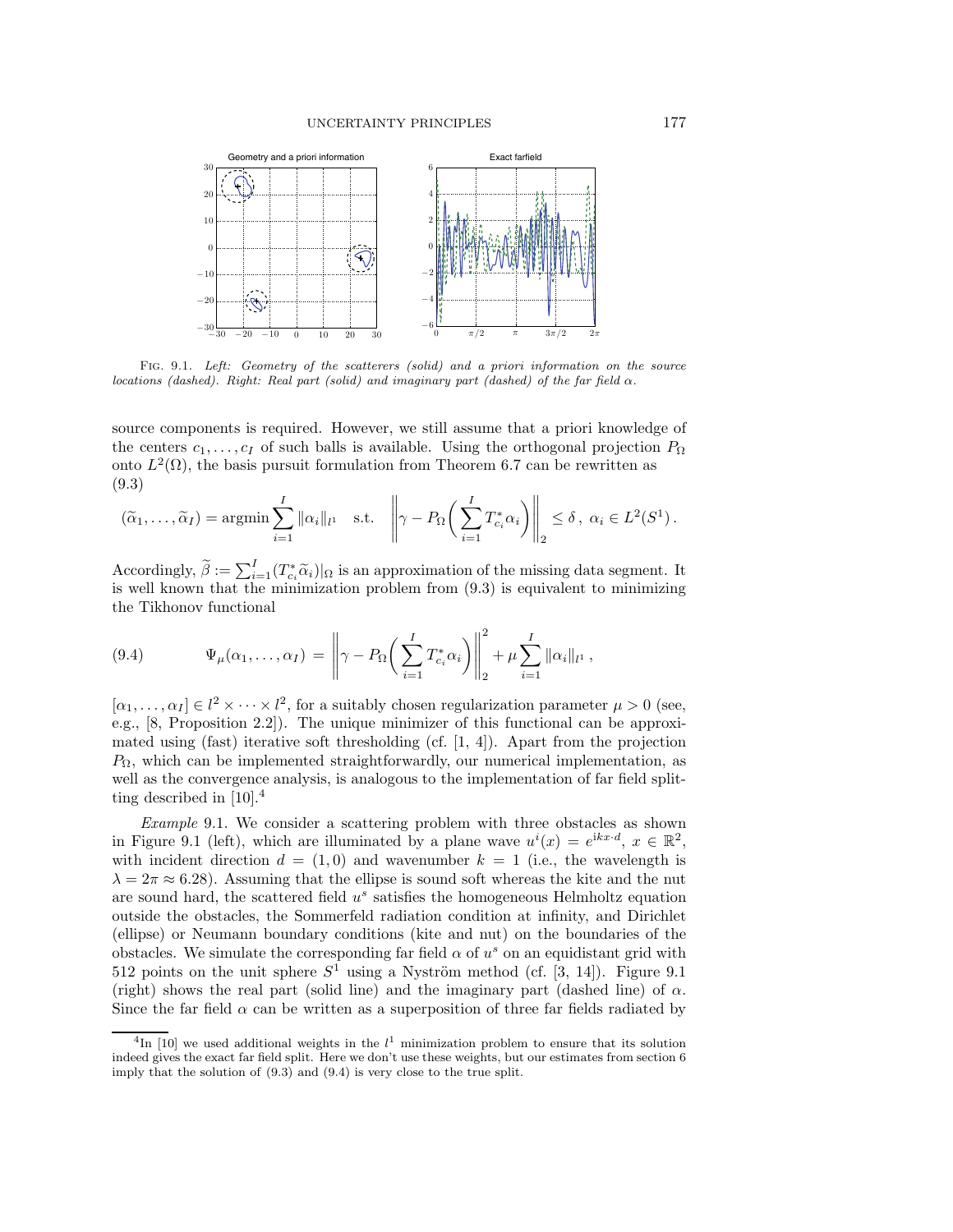<span id="page-24-0"></span>

FIG. 9.2. Reconstruction of the least squares scheme: Observed far field  $\gamma$  (left), reconstruction of the missing part  $\alpha|_{\Omega}$  (middle), and the difference between exact far field and reconstructed far field (right).

three individual smooth sources supported in arbitrarily small neighborhoods of the scattering obstacles (cf., e.g.,  $[17, \text{ lemma } 3.6]$  $[17, \text{ lemma } 3.6]$ ), this example fits into the framework of the previous sections.

We assume that the far field cannot be measured on the segment

$$
\Omega = \{ \theta = (\cos t, \sin t) \in S^1 \mid \pi/2 < t < \pi/2 + \pi/3 \},
$$

i.e.,  $|\Omega| = \pi/3$ . We first apply the least squares procedure and use the dashed circles shown in Figure [9.1](#page-23-2) (left) as a priori information on the approximate source locations  $B_{R_i}(c_i)$ ,  $i = 1, 2, 3$ . More precisely,  $c_1 = (24, -4)$ ,  $c_2 = (-22, 23)$ ,  $c_3 = (-15, -20)$ and  $R_1 = 5, R_2 = 6$ , and  $R_3 = 4$ . Accordingly we choose  $N_1 = 7, N_2 = 9$ , and  $N_3 = 6$ and solve the linear system [\(9.2\)](#page-22-2).

Figure [9.2](#page-24-0) shows plots of the observed data  $\gamma$  (left), of the reconstruction of the missing data segment obtained by the least squares algorithm (middle), and of the difference between the exact far field and the reconstructed far field (right). Again the solid line corresponds to the real part, while the dashed line corresponds to the imaginary part. The condition number of the matrix is  $5.4 \times 10^4$ . We note that the missing data component in this example is actually too large for the assumptions of Theorem [5.8](#page-13-1) to be satisfied. Nevertheless the least squares approach still gives good results. The relative approximation error of the reconstruction is

$$
\frac{\|\alpha\|_{\Omega} - \tilde{\beta}\|_{L^2(\Omega)}}{\|\alpha\|_{L^2(\Omega)}} \approx 0.101 \quad \text{and} \quad \frac{\|\alpha - (T_{c_1}^*\tilde{\alpha}_1 + T_{c_2}^*\tilde{\alpha}_2 + T_{c_3}^*\tilde{\alpha}_3)\|_{L^2(S^1)}}{\|\alpha\|_{L^2(S^1)}} \approx 0.0248.
$$

For comparison, we note that applying the least squares algorithm to full aperture data (i.e.,  $\Omega = \emptyset$ ) to compute just the far field split (without data completion) yields reconstructions  $\tilde{\alpha}_1$ ,  $\tilde{\alpha}_2$ , and  $\tilde{\alpha}_3$  with a relative approximation error

$$
\frac{\|\alpha - (T_{c_1}^*\tilde{\alpha}_1 + T_{c_2}^*\tilde{\alpha}_2 + T_{c_3}^*\tilde{\alpha}_3)\|_{L^2(S^1)}}{\|\alpha\|_{L^2(S^1)}} \approx 0.00127.
$$

Applying the (fast) iterative soft shrinkage algorithm to this example (with regularization parameter  $\mu = 10^{-3}$  in [\(9.4\)](#page-23-3)) does not give a useful reconstruction. As indicated by the estimates in Theorem [6.7](#page-18-0) the  $l<sup>1</sup>$  approach seems to be a bit less stable. Hence we halve the missing data segment; consider

$$
\Omega = \{ \theta = (\cos t, \sin t) \in S^1 \mid \pi/2 < t < \pi/2 + \pi/6 \},
$$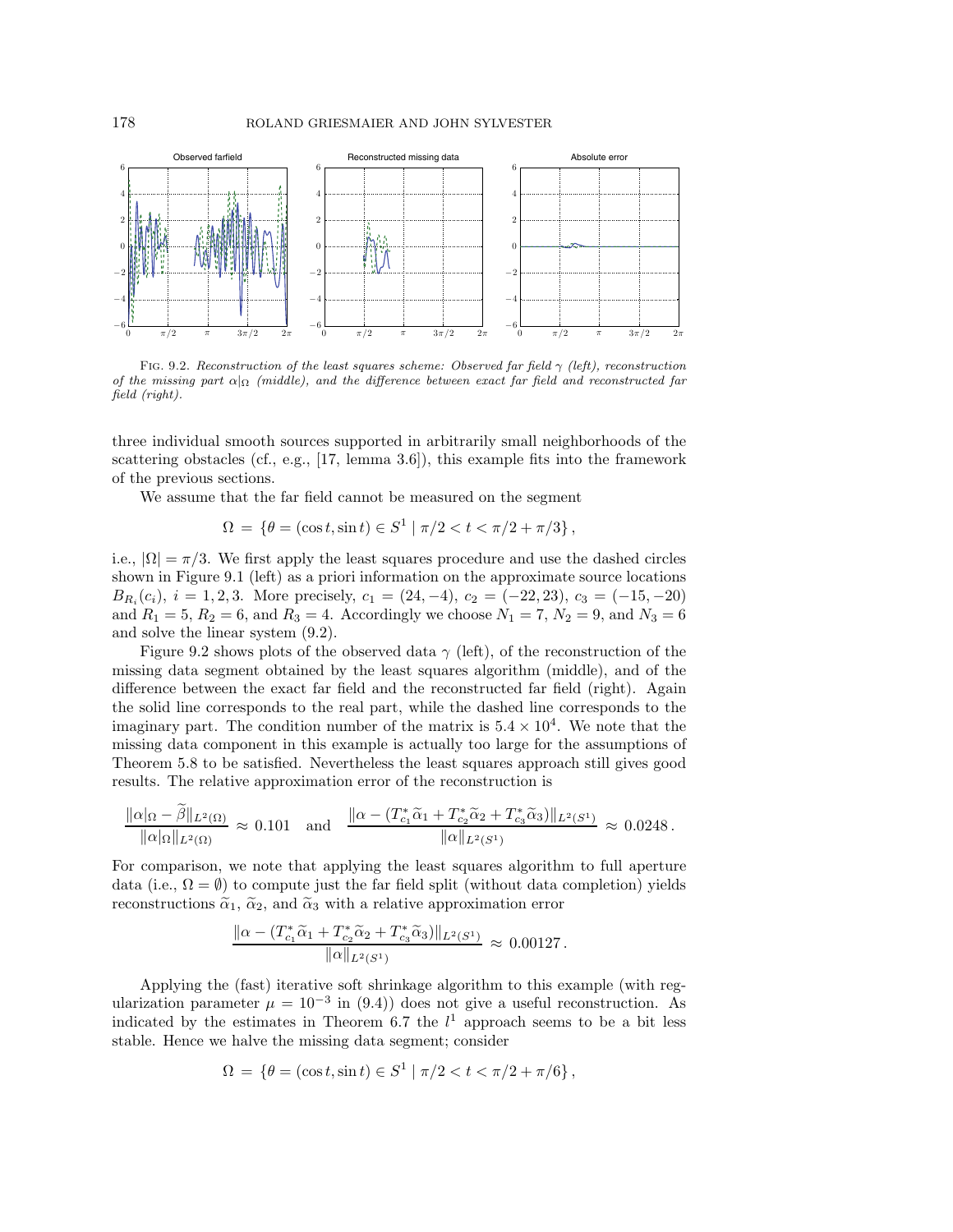<span id="page-25-0"></span>

FIG. 9.3. Reconstruction of the basis pursuit scheme: Observed far field  $\gamma$  (left), reconstruction of the missing part  $\alpha|_{\Omega}$  (middle), and difference between exact far field and reconstructed far field (right).

i.e.,  $|\Omega| = \pi/6$ , and apply the  $l^1$  reconstruction scheme to this data. Figure [9.3](#page-25-0) shows plots of the observed data  $\gamma$  (left), of the reconstruction of the missing data segment obtained by the fast iterative soft shrinkage algorithm (with  $\mu = 10^{-3}$ ) after 10<sup>3</sup> iterations (the initial guess is zero), and of the difference between the exact far field and the reconstructed far field. The relative approximation error of this reconstruction is

$$
\frac{\|\alpha\|_{\Omega} - \beta\|_{L^2(\Omega)}}{\|\alpha\|_{L^2(\Omega)}} \approx 0.0484 \quad \text{and} \quad \frac{\|\alpha - (T_{c_1}^*\tilde{\alpha}_1 + T_{c_2}^*\tilde{\alpha}_2 + T_{c_3}^*\tilde{\alpha}_3)\|_{L^2(S^1)}}{\|\alpha\|_{L^2(S^1)}} \approx 0.00865.
$$

Again we note that applying the (fast) iterative soft shrinkage algorithm (with the same parameters as above) to full aperture data (i.e.,  $\Omega = \emptyset$ ) to compute just the far field split (without data completion) yields reconstructions  $\tilde{\alpha}_1$ ,  $\tilde{\alpha}_2$ , and  $\tilde{\alpha}_3$  with a relative approximation error

$$
\frac{\|\alpha - (T_{c_1}^*\tilde{\alpha}_1 + T_{c_2}^*\tilde{\alpha}_2 + T_{c_3}^*\tilde{\alpha}_3)\|_{L^2(S^1)}}{\|\alpha\|_{L^2(S^1)}} \approx 0.00642.
$$

The behavior of both algorithms in the presence of noise in the data depends crucially on the geometrical setup of the problem (i.e., on its conditioning). The smaller the missing data segment is and the smaller the dimensions of the individual source components are relative to their distances, the more noise these algorithms can handle.

**Conclusions.** We have considered the source problem for the two-dimensional Helmholtz equation when the source is a superposition of finitely many well-separated compactly supported source components. We have presented stability estimates for numerical algorithms to split the far field radiated by this source into the far fields corresponding to the individual source components and to restore missing data segments. Analytic and numerical examples confirm the sharpness of these estimates and illustrate the potential and limitations of the numerical schemes.

The following are the most significant observations: (i) The conditioning of far field splitting and data completion depends on the dimensions of the source components, their relative distances with respect to wavelength, and the size of the missing data segment. The results clearly suggest combining data completion with splitting whenever possible in order to improve the conditioning of the data completion